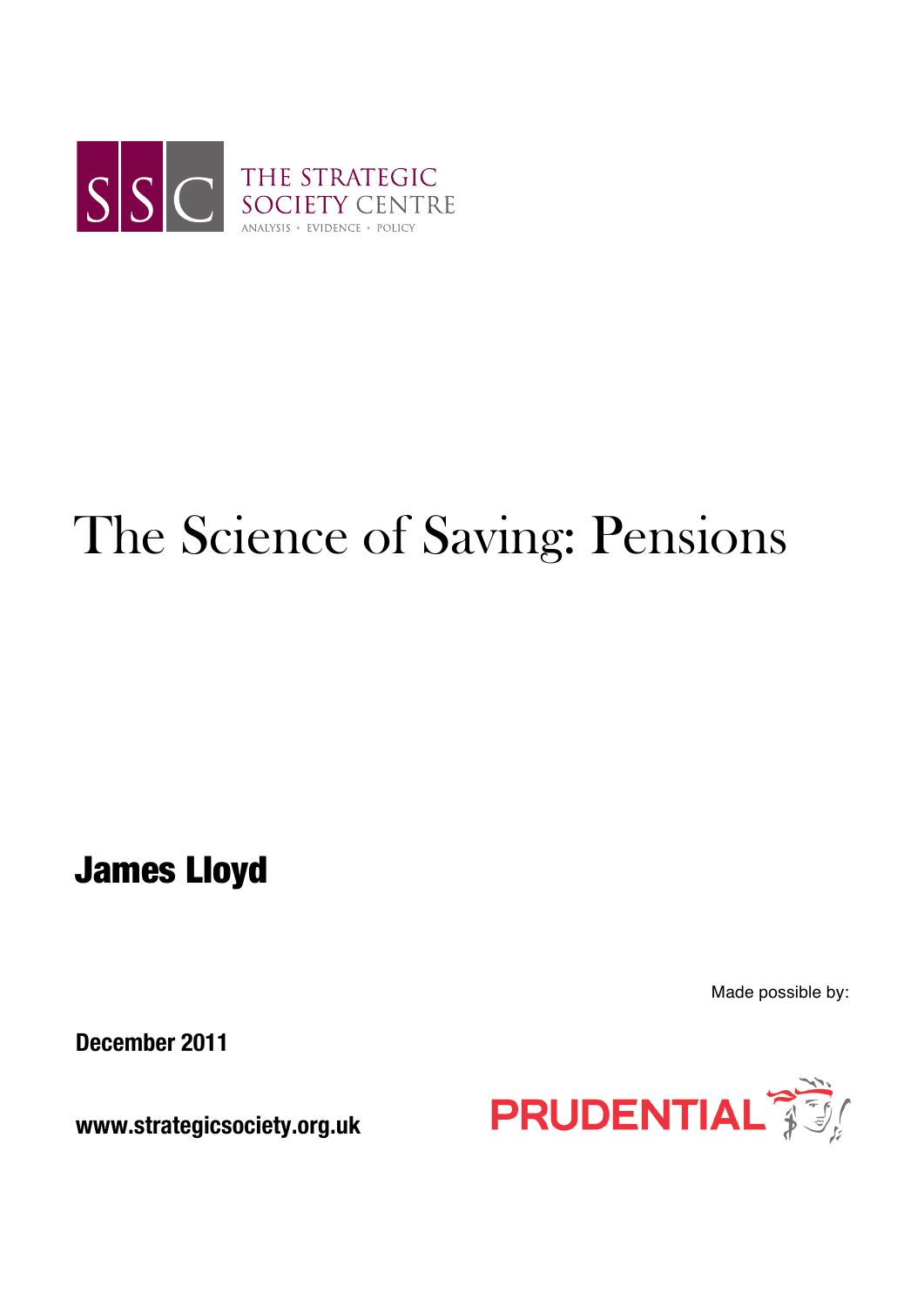#### **About the Strategic Society Centre**

The Strategic Society Centre is a Londonbased public policy think-tank. We apply evidence-based strategic policy analysis to complex societal problems. Our vision is a strategic society identifying and responding to the challenges it confronts. Our work is independent, objective and free of partisan association.

The Strategic Society Centre 145-157 St John Street London EC1V 4PY

info@strategicsociety.org.uk www.strategicsociety.org.uk

The Strategic Society Centre is a registered charity (No. 1144565) incorporated with limited liability in England and Wales (Company No. 7273418).

#### **About the Author**

James Lloyd was appointed Director of the Strategic Society Centre in September 2010. He read Philosophy at University College London, and has Masters degrees in Comparative Politics and in Public Policy. James has worked at a number of Westminster and academic think-tanks, and at the Prime Minister's Strategy Unit. He has a particular interest in social care, assets and wealth, pensions and ageing. His previous publications include ʻA National Care for Long-term Care', ʻAsset Accumulation in Focus: The Challenges Ahead' and ʻLiving and Caring? An Investigation of the Experiences of Older Carers'. James is an Advisor to the ESRC Research Centre on Micro-Social Change at the University of Essex.

james.lloyd@strategicsociety.org.uk

Published by The Strategic Society Centre.

© The Strategic Society Centre, 2011

#### **Contents**

Executive Summary **Page 3** 

1. Introduction **Page 6**

2. Where are we now and where are we going? UK pension reform and 2012

**Page 8**

3. Contributions: Making the most of available incentives

#### **Page 12**

4. Financial Characteristics: What should be the target of pension policy?

**Page 16**

5. Financial Attitudes and Education: Their role in pension policy

**Page 23**

6. Conclusion: How to boost participation in pension saving and reduce opt-outs? **Page 27**

#### **Acknowledgements**

This report coincides with the publication of Who Saves for Retirement? by the Strategic Society Centre, and provides accompanying policy analysis and discussion.

Who Saves for Retirement? was undertaken in partnership with Mark Bryan, Birgitta Rabe and Mark Taylor of the Institute for Social and Economic Research (ISER) at the University of Essex.

Both this discussion paper and Who Saves for Retirement? were made possible by an unrestricted grant from Prudential.

All errors and responsibility for this report rest with the author alone, and should not be attributed to any of the above individuals or organisations.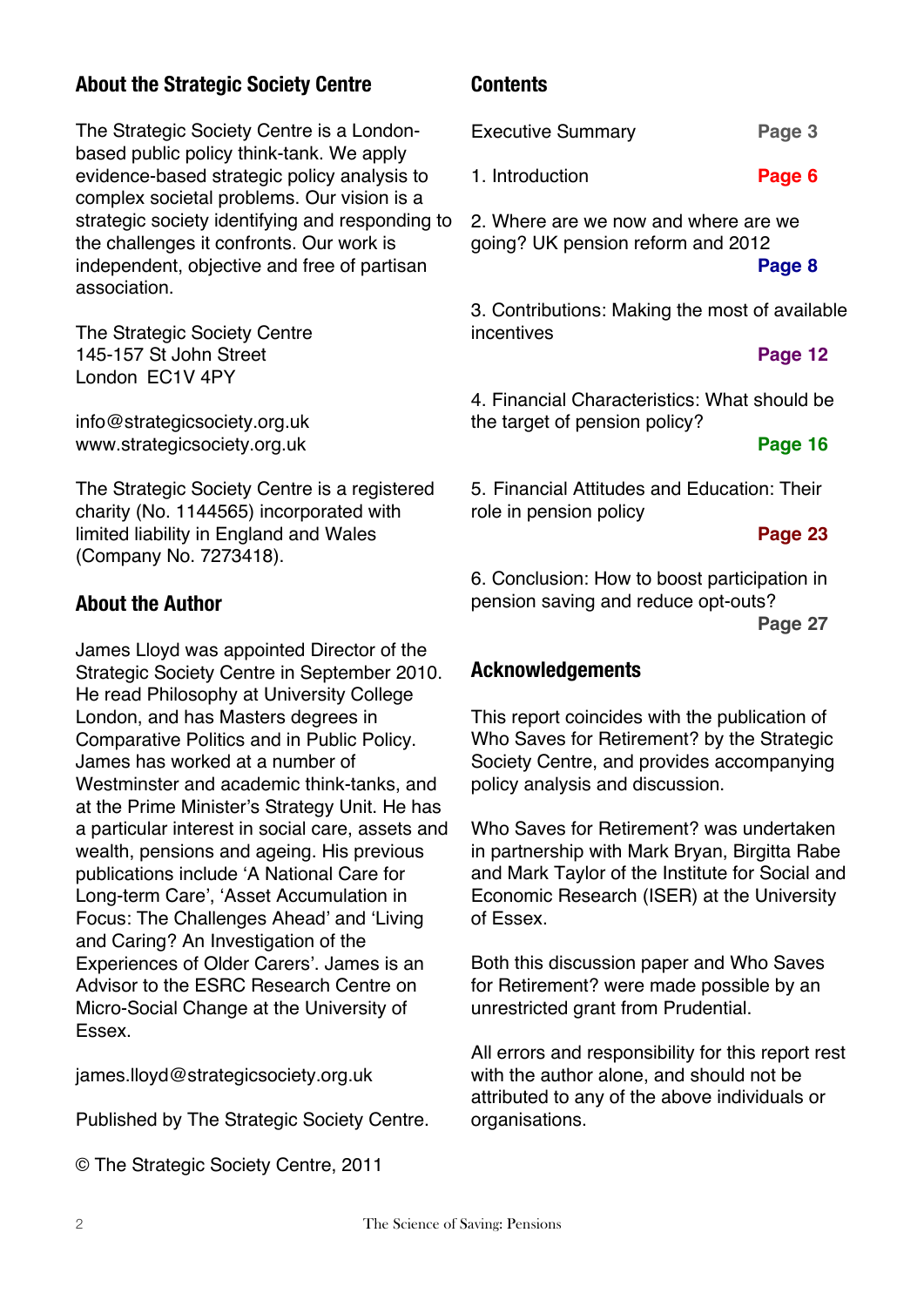### **Executive Summary**

Who Saves for Retirement? found the offer of employer contributions to those employees eligible for a workplace pension increases the probability of participation by 70.7%. Evidence on eligibility and employer contributions from this study suggest 2012 UK pension reforms will be highly effective in boosting rates of participation in workplace pension saving. Given evidence on the effect of external pension contributions, policymakers should explore how to best exploit further the effect of employer contributions, and 'government contributions', as incentives.

Despite worryingly low levels of liquid savings in the population, decisions on participating in pension saving appear to be relatively decoupled from liquid saving by individuals, and as such, pension policymakers should not seek to more closely link and integrate these two areas of policy. Having a student loan results in a 4.8% lower probability of saving into an occupational pension, even after controls for earnings and age. A detailed review must be undertaken into how student loans, and the design of the repayment system, affect financial decisions of graduates.

The findings of Who Saves for Retirement? suggest that to boost participation in pension saving, policymakers must: implement universal eligibility for occupational pensions and employer contributions; address the 'student loan effect'; promote financial education and positive attitudes to saving; and, make employers aware of their responsibilities. In order to reduce rates of opt-outs following 2012 autoenrolment reforms, the findings of the research suggest policymakers should target: men; low-earners; individuals in mortgage arrears; graduates with student loans; and, individuals with negative attitudes to (retirement) saving.

This discussion paper accompanies the publication of Who Saves for Retirement?, which explores the prevalence of participation in pension saving across the employed population, and the independent effect of individual, household and employment factors in influencing pension saving. The drivers of the research derive from public policy: the need to raise participation rates in pension saving; radical new pension reforms in the UK from 2012; and, the clear need to optimally target and design policy to boost participation in pension saving.

Who Saves for Retirement? found the biggest single determinant of pension saving among the employed population is eligibility by employees for workplace pension saving. Findings on eligibility and employer contributions suggest UK pension reforms to be implemented from 2012 – in particular, the duty on employers to offer a workplace pension and the duty to offer employer contributions to – will be highly effective in boosting rates of participation in workplace pension saving.

The striking evidence in Who Saves for Retirement? on the effect of ʻthird-party' pension contributions on participation raises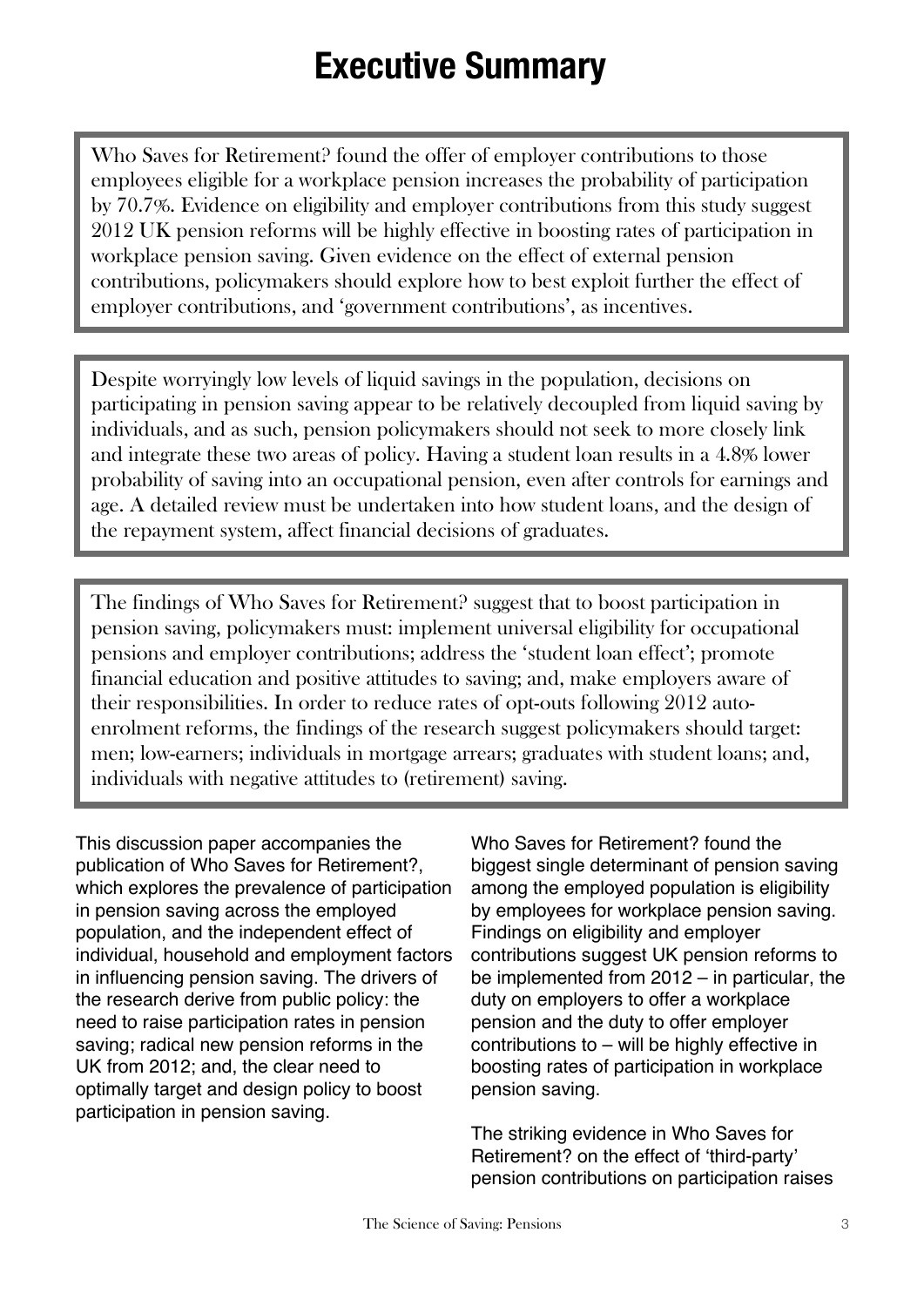questions for policymakers about how pensions policy can best exploit the effect of matching contributions for encouraging individuals into pension saving. Policymakers should: review best practice for how employers present the offer of employer contributions, for example, as a per-month or annual aggregated total; review how frequently employees are reminded of employer contributions besides figures on their payslip; and, explore other measures to maximise the positive effect that employer contributions have on pension saving decisions.

Given the potential for framing income taxrelief as ʻgovernment contributions', policymakers should explore the scope for annual statements from the government showing aggregate ʻgovernment contributions' to a person's pension; and, explore the idea of incorporating fully the concept of ʻgovernment contributions' into information campaigns promoting pension saving and awareness of the availability of these ʻincentives'.

As a way of encouraging *extra* employee contributions into a workplace pension on top of any ʻ4%:3%' ratio or equivalent, employers could offer extra ʻbonus' employer contributions at a less generous (and more affordable) ratio if employees sustain regular

extra contributions and hit defined pension savings targets.

Who Saves for Retirement? found the effect of differences in earnings on pension is strong but somewhat limited, by comparison to other factors. Private (occupational and personal) pensions should therefore be framed as a universal activity by policymakers suitable for everyone, including those on lower incomes.

Despite worryingly low levels of liquid savings in the population, decisions on participating in pension saving appear to be relatively decoupled from liquid saving by individuals, and as such, pension policymakers should not seek to more closely link and integrate these two areas of policy.

Although housing costs (rent and mortgage payments) do not appear to reduce participation rates for pension saving, it does appear that the absence of housing costs can potentially result in higher participation in pension saving, i.e. among outright homeowners. Given this finding, policymakers should explore the potential for use as a ʻtrigger point' the point at which someone pays off their mortgage and owns their home outright, in order to target these individuals with information on pension saving and the offer of a financial review.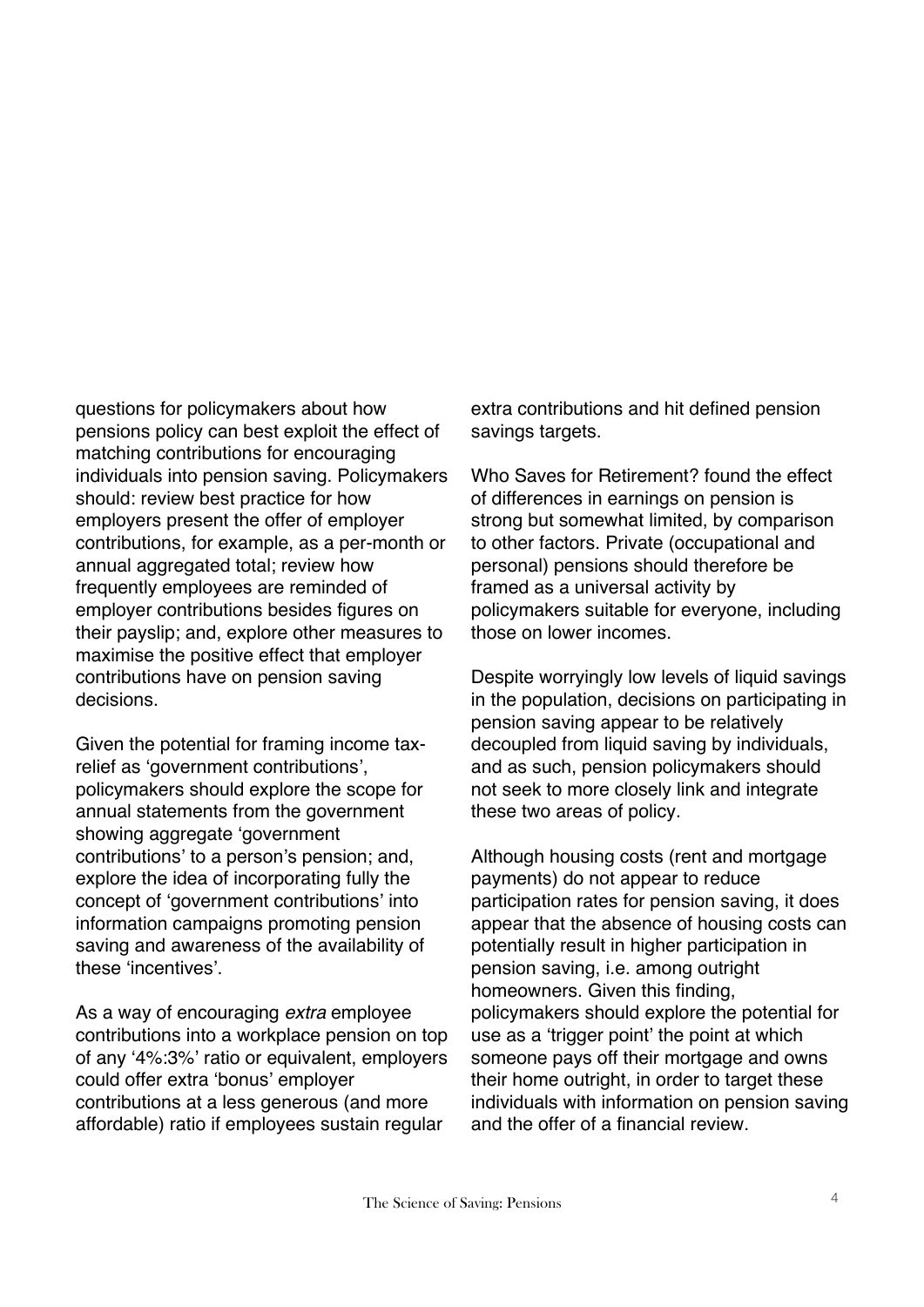Having a student loan results in a 4.8% lower probability of saving into an occupational pension, even after controls for age, earnings, savings, employment sector, job characteristics and multiple other factors. A detailed review must be undertaken into how student loans affect financial decisions of graduates, and should consider the design of the repayment system, and specifically 1) no longer taking student loan repayments ʻfrom the payslip'; 2) changing the earnings threshold for repayments for graduates who are paying into a pension, or 3) giving graduates a one-year student loan ʻrepayment holiday' when they begin saving into a pension.

Whereas ʻover-spending' and being patient are not associated with pension saving, lifecycle consumption preferences, attitudes to saving and knowledge of pensions are. Added together, such attitudinal and knowledge factors can influence participation in pension saving by as much as 7.6%. As such, if effective, measurable policy interventions are available to influence these traits among workers, then policymakers should consider their implementation.

In conclusion, the findings of Who Saves for Retirement? suggest that to boost participation in pension saving, policymakers must: define the target group for pensions in universal terms; implement universal eligibility for occupational pensions; implement universal eligibility for employer contributions; address the ʻstudent loan effect'; promote financial education and positive attitudes to saving, but recognise their limits; and, make employers aware of their responsibilities.

In order to reduce rates of opt-outs following 2012 auto-enrolment reforms, findings from Who Saves for Retirement? suggest policymakers should target: men; lowearners; individuals in mortgage arrears; graduates with student loans; and, individuals with negative attitudes to (retirement) saving.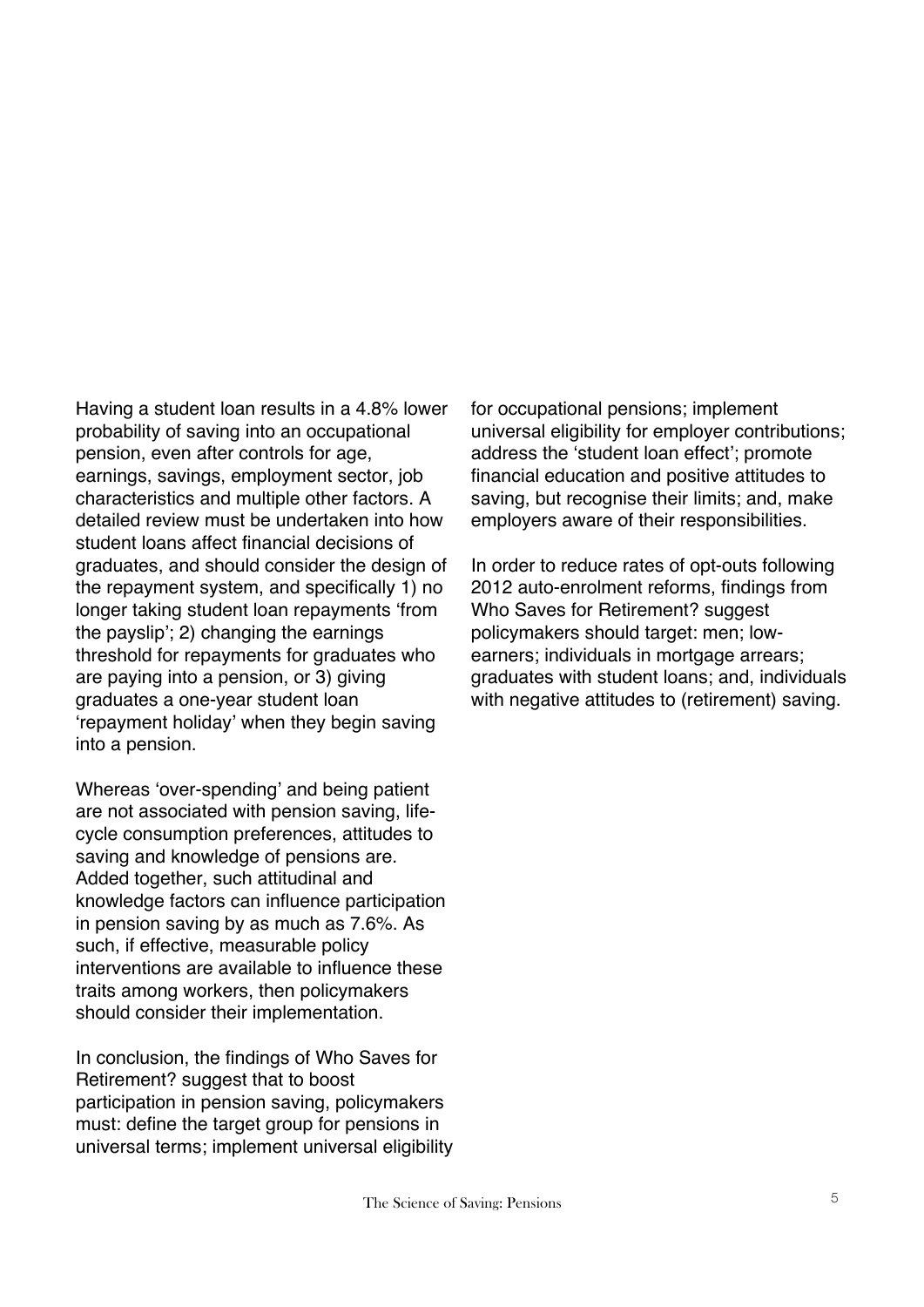### **1. Introduction**

This policy discussion paper accompanies the publication of Who Saves for Retirement? by the Strategic Society Centre...

#### **This discussion paper accompanies the publication of Who Saves for Retirement?**<sup>1</sup> **by the Strategic Society Centre.**

Who Saves for Retirement? is a major research project undertaken by the Strategic Society Centre and the Institute of Social and Economic Research (ISER) at the University of Essex. The study, made possible by the support of Prudential, used data from the first wave (2006-2008) of the Wealth and Assets Survey (WAS), in order to explore:

- $\triangleright$  What is the prevalence of participation in pension saving across the employed population, and how does participation vary by age, gender, earnings and other factors?
- ! What is the independent effect of individual, household and employment factors in influencing whether or not someone participates in pension saving?

Who Saves for Retirement? focuses on participation in pension saving, and excludes consideration of contribution levels. It distinguishes between men and women and, because it is ultimately focused on decision-making processes, it applies a simple classification to types of pension saving: *occupational* (workplace) pension saving and *personal* (private) pension saving.

By exploiting the very large sample of employed individuals in the WAS panel – the sample for Who Saves for Retirement? comprises 25,995 workers – as well as the uniquely rich, comprehensive range of questions included in the WAS questionnaire, Who Saves for Retirement? represents one of the most comprehensive studies of the determinants of participation in pension saving ever undertaken in the UK or abroad. Rather than focus groups, theoretical modelling or attitudinal surveys, Who Saves for

Retirement? was able to study in-depth the savings decisions of thousands of UK employees.

#### **Why did we do this research?**

The research questions underpinning Who Saves for Retirement? are interesting in their own right. However, the key drivers of the research are derived from public policy: the need to raise participation rates in pension saving; the introduction of radical new pension reforms in the UK from 2012; and, the clear need to optimally target and design policy interventions to boost participation in pension saving, especially in the context of the limited resources and ʻpolicy levers' available to policymakers. In this context, policymakers need the best possible evidence to develop policy.

#### *Determinants of Participation in Pension Saving: Academic literature*

A recent review of the literature on participation in pension saving by Gough and Niza  $(2011)^2$  found that a range of factors have been studied in academic research for their effect on participation in occupational pension saving: salary, age, education and job tenure, employer contributions, financial attitudes to risk and time, and financial education. Some studies have comprised econometric modeling, others have been qualitative, while some have used ʻadministrative data' derived from specific pension schemes.

For UK pension policymakers considering how to improve rates of participation in pension saving, the academic literature on the determinants of participation in pension saving has several key features:

- ! Most studies look at limited sets of factors, e.g. gender and ethnicity;
- ! Most studies use US data, sometimes specific scheme data;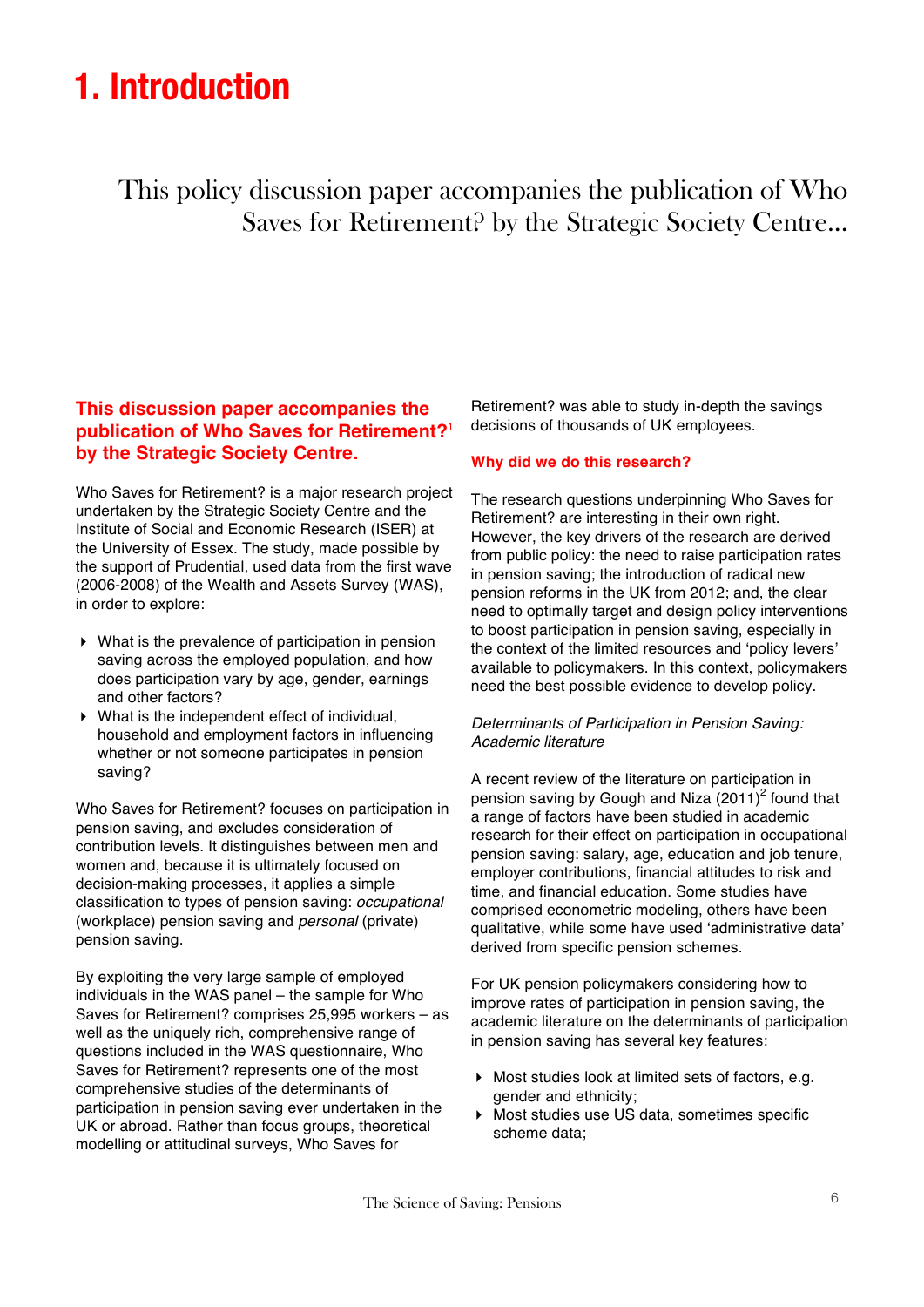Although previous studies have focused separately on factors such as gender, earnings and employer contributions, Who Saves for Retirement? was able to examine all of these factors and others in a single, integrated study...

- ! Most studies examine workplace pension saving, but not personal pension saving, despite the fact that choices regarding both types of pension saving are likely to be interdependent;
- ! Many studies look at individual employees, not households, even though pension saving is likely to be a ʻhousehold-level' decision in many instances;
- ! Many studies involve small-scale surveys of targeted samples, rather than a sample representative of the whole population;
- ▶ The literature does not enable policymakers to directly compare the relative importance of different factors, particularly if studies use different data sources.

In this context, the availability of data from the first wave of WAS provided an opportunity to substantially improve the quality and detail of the evidence base for UK pension policymakers on participation in pension saving.

In particular, in addition to identifying a very broad range of factors that have an influence on participation in pension saving, the unique contribution of Who Saves for Retirement? is to be able to measure and compare the influence of different factors, controlling for the effect of other relevant variables.

Although previous studies have focused separately on factors such as gender, earnings and employer matching contributions, the use of the WAS enables Who Saves for Retirement? to examine all of these factors and others in a single, integrated study.

#### **The Science of Saving: Pensions**

The purpose of this discussion paper is to review the findings of Who Saves for Retirement? and provide accompanying policy recommendations as to how to boost participation in pension saving.

The next chapter reviews the evidence on participation rates for pension saving in the UK, outlines pension reforms due to begin implementation in 2012, and explores what insights the findings of Who Saves for Retirement? provide for this agenda.

Chapter 3 explores how policymakers can make the most of employer and government contributions in the context of the 2012 reforms.

The fourth chapter examines how different financial characteristics – such as earnings, mortgage repayments, savings and student loans – interact with participation in pension saving.

Chapter 5 explores how different financial attitudes and educational factors influence pension saving.

The sixth chapter concludes by exploring what Who Saves for Retirement? means for boosting participation in pension saving and reducing ʻopt-outs' under auto-enrolment.

#### **Key points:**

- $\triangleright$  This discussion paper accompanies the publication of ʻWho Saves for Retirement?, which explores the prevalence of participation in pension saving across the employed population, and the independent effect of individual, household and employment factors in influencing pension saving.
- ▶ The key drivers of the research are derived from public policy: the need to raise participation rates in pension saving; the introduction of radical new pension reforms in the UK from 2012; and, the need to optimally target and design policy interventions to boost participation in pension saving.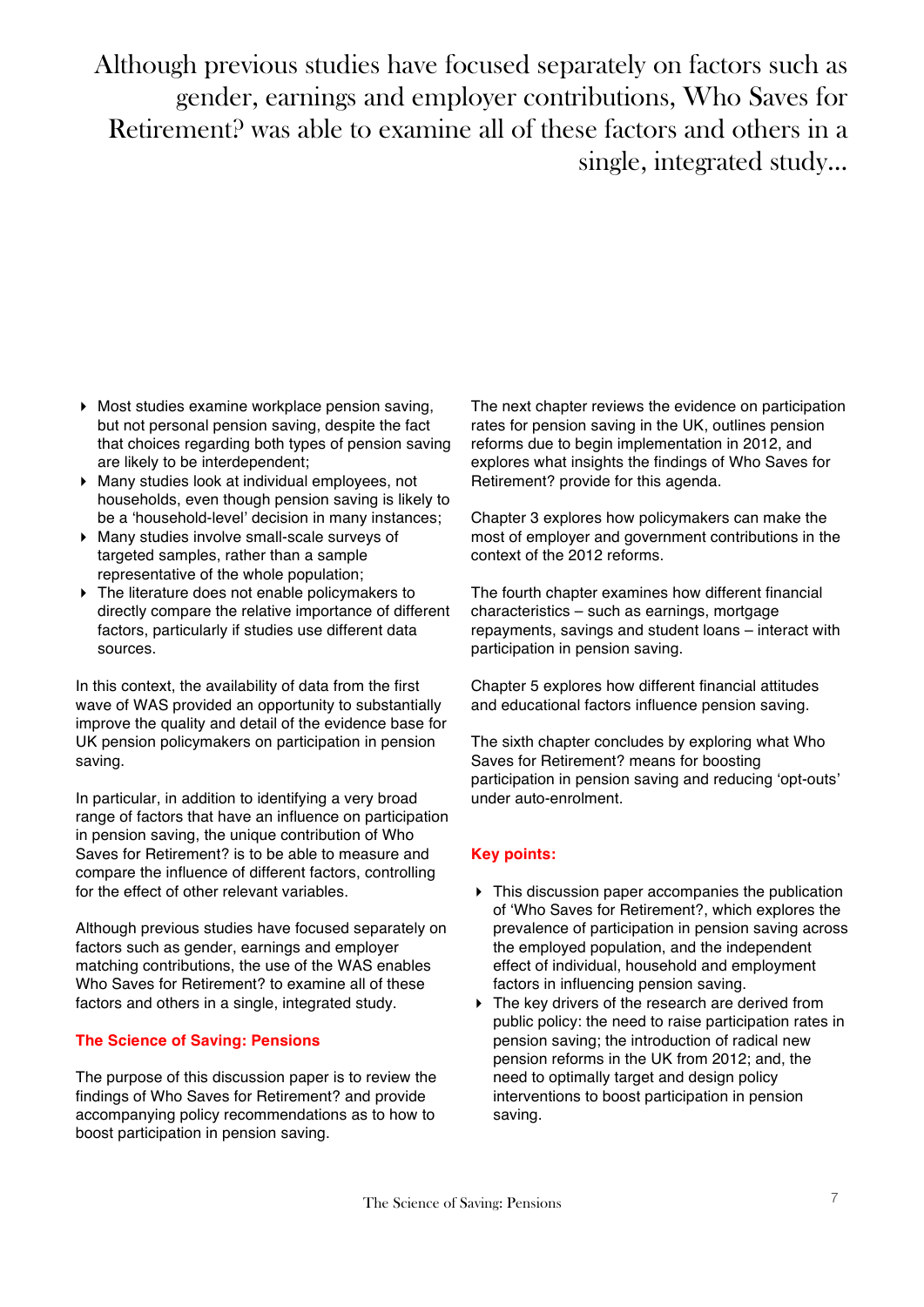## **2. Where are we now and where are we going? UK pension reform and 2012**

The findings of the Who Saves for Retirement can be used to evaluate the likely impact of UK pension reforms, phased in from 2012...

#### **This chapter reviews the key tenets of UK pension reform that are to be introduced from 2012, and evaluates them in the context of Who Saves for Retirement?.**

The principal types of voluntary pension saving comprise occupational pension saving in the workplaces of the public and private (and charitable) sector, and personal pension saving.

Who Saves for Retirement? provides extensive, crosssectional descriptive analysis of participation in pension saving. It found that only 55.4% of UK workers (including part-time and full-time) saved into a pension, of whom 86.6% saved into an occupation pension only, 9.6% saved into a personal pension and 3.8% saved into both types of pension.

The long-term trend for participation in pension saving in the UK is negative. Data from the Occupational Pension Schemes Survey suggest the number of active members of private sector occupational pension schemes has declined from 6.3 million in 1995 to 3.5 million in 2008.<sup>3</sup> Of the 19 million people employed in the private sector, about 2.6 million were actively contributing to non-public service Defined-Benefit (DB) schemes in 2009, and a further million were active members of occupational Defined Contribution (DC) schemes.<sup>4</sup> A further 3 million more were covered by employer-sponsored group personal pensions.<sup>5</sup>

The percentage of households contributing to a personal pension declined across all age groups between 1995 and 2005.<sup>6</sup> Around 6.98 million people contributed to a personal pension in 2001-02, but this had declined to 6.04 million in 2009-10.<sup>7</sup>

Declines in participation and contribution levels for voluntary pension saving have been of particular concern for policymakers given increasing life expectancy. Recognition of the need to increase rates of participation in pension saving is universal among politicians and policymakers.

#### **Pension Reform in the UK: What are the key tenets?**

Reform to workplace pension saving in the UK is ongoing, and is focused on boosting participation rates among employees, as well as contribution levels from employees and employers.

At present, pension policy seeks to encourage voluntary pension saving through the use of incentives:

- ! Tax-relief on income: contributions to occupational or personal pensions are free of income tax payable on earnings;
- ▶ Tax-relief on capital growth: investment growth in the value of occupational and personal pensions are free of capital gains tax.

In addition, employers are encouraged to offer contributions to the workplace pensions of employees, as another form of incentive.

In the face of falling pension participation and contribution rates, and following the recommendations of the Pension Commission (2006), led by Adair Turner, the government passed the Pensions Act (2008). This laid the ground for a fundamental shift in the policy framework for occupational pension saving in the UK: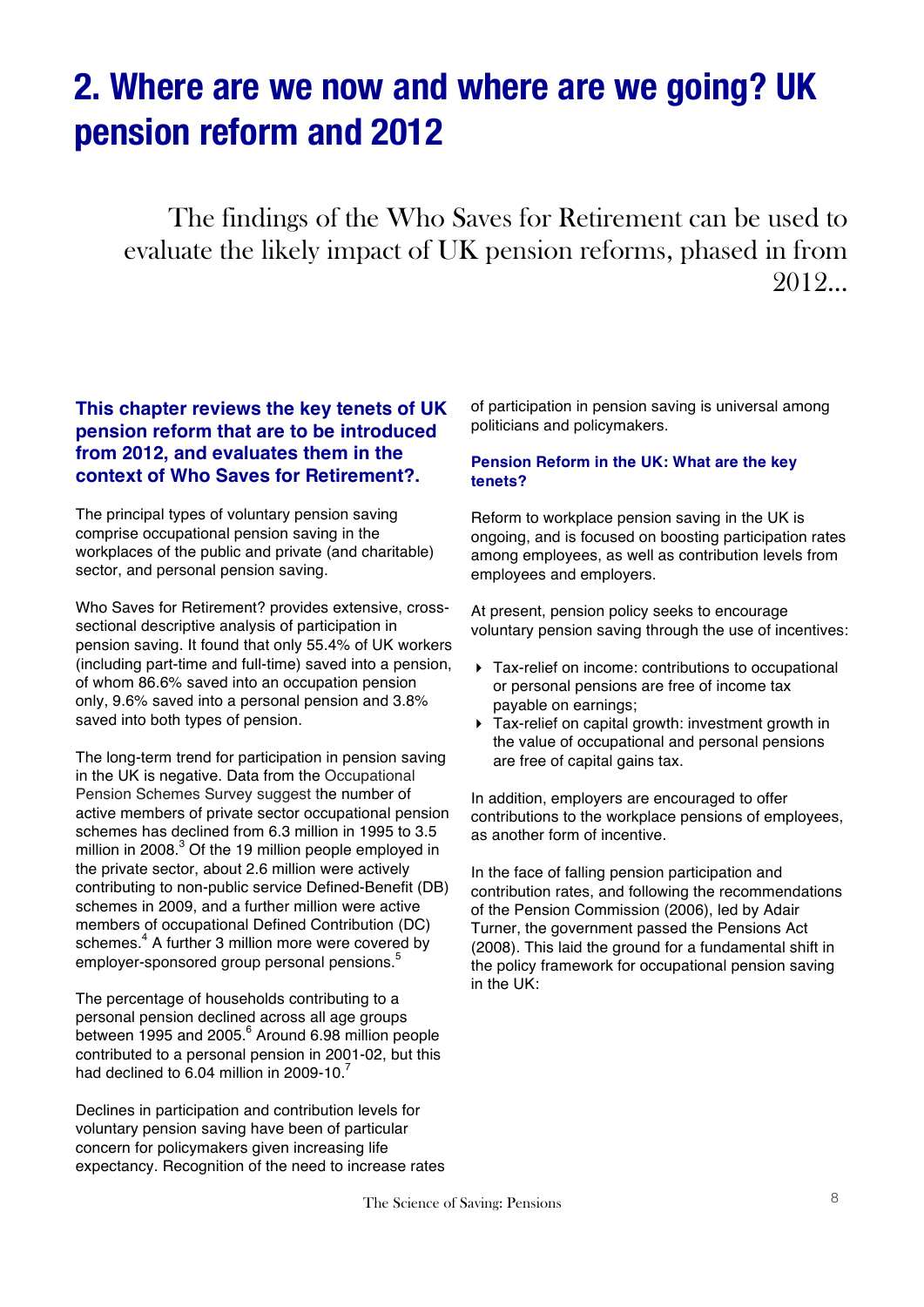These reforms are built around eligibility for a workplace, incentives in the form of employer contributions, and a new choice framework for employed individuals...

|                 | <b>Before</b>      | After            | the form of tax-relief, and instead taking a broader     |
|-----------------|--------------------|------------------|----------------------------------------------------------|
| Eligibility for | Voluntary -        | Compulsory - all | approach to focus on eligibility for a workplace pension |
| workplace       | discretionary      | employers will   | (i.e. availability), incentives in the form of employer  |
| pensions        | decision by        | have a duty to   | contributions, and a new choice framework for            |
|                 | employers to       | offer a decent   | employed individuals around pension saving.              |
|                 | offer a            | workplace        |                                                          |
|                 | workplace          | pension          | Policymakers hope that the outcome of these reforms      |
|                 | pension and        |                  | will be significant increases in participation and       |
|                 | define eligibility |                  | contribution rates for occupational pension saving.      |
| Employer        | Voluntary -        | Compulsory - all |                                                          |
| pension         | discretionary      | employers will   | However, even while pension policy prioritises these     |
| contributions   | decision by        | have a duty to   | factors as key to pension saving, there is limited       |
|                 | employers          | offer            | evidence regarding whether these reforms to pension      |
|                 |                    | contributions to | policy will be effective in raising rates of pension     |
|                 |                    | workplace        | saving. Indeed, it may turn out that incentives,         |
|                 |                    | pensions.        | universal access to a decent workplace pension and       |
| Choice          | Employees          | Auto-enrolment   | an improved choice framework prove to be necessary -     |
| framework       | usually required   | will see         | but not sufficient - conditions to raising rates of      |
|                 | to 'opt-in' to     | employers        | pension saving, and the overall impact of these far-     |
|                 | workplace          | automatically    | reaching reforms may be limited.                         |
|                 | pension            | enrolling        |                                                          |
|                 | scheme.            | employees into   | Pension Reform in the UK: Insights from Who              |
|                 |                    | workplace        | <b>Saves for Retirement?</b>                             |
|                 |                    | pensions, with   |                                                          |
|                 |                    | employees        | The comprehensive range of factors included in Who       |
|                 |                    | retaining the    | Saves for Retirement? provides an excellent              |
|                 |                    | option to 'opt-  | opportunity to evaluate how effective UK pension         |
|                 |                    | out'.            | reform will be in raising participation rates in pension |
|                 |                    |                  | saving.                                                  |

In order to improve the availability of decent workplace pension schemes among those employers not currently offering such benefits, the government created the National Employment Savings Trust (NEST) to fill this gap in coverage and provide a lowcost, basic workplace pension scheme. NEST is particularly targeted at those employers who might otherwise struggle to offer a decent workplace pension scheme.

As such, pension policy in the UK is undergoing an historic shift from focusing primarily on *incentives* in Two key findings from Who Saves for Retirement? comprise:

**Eligibility** 

Eligibility for a workplace pension varies widely by employer size. Who Saves for Retirement? found that among organisations with more than 500 employees, around 90% are eligible for a workplace pension. However, the equivalent figure for organisations with 1- 24 employees is around 40%.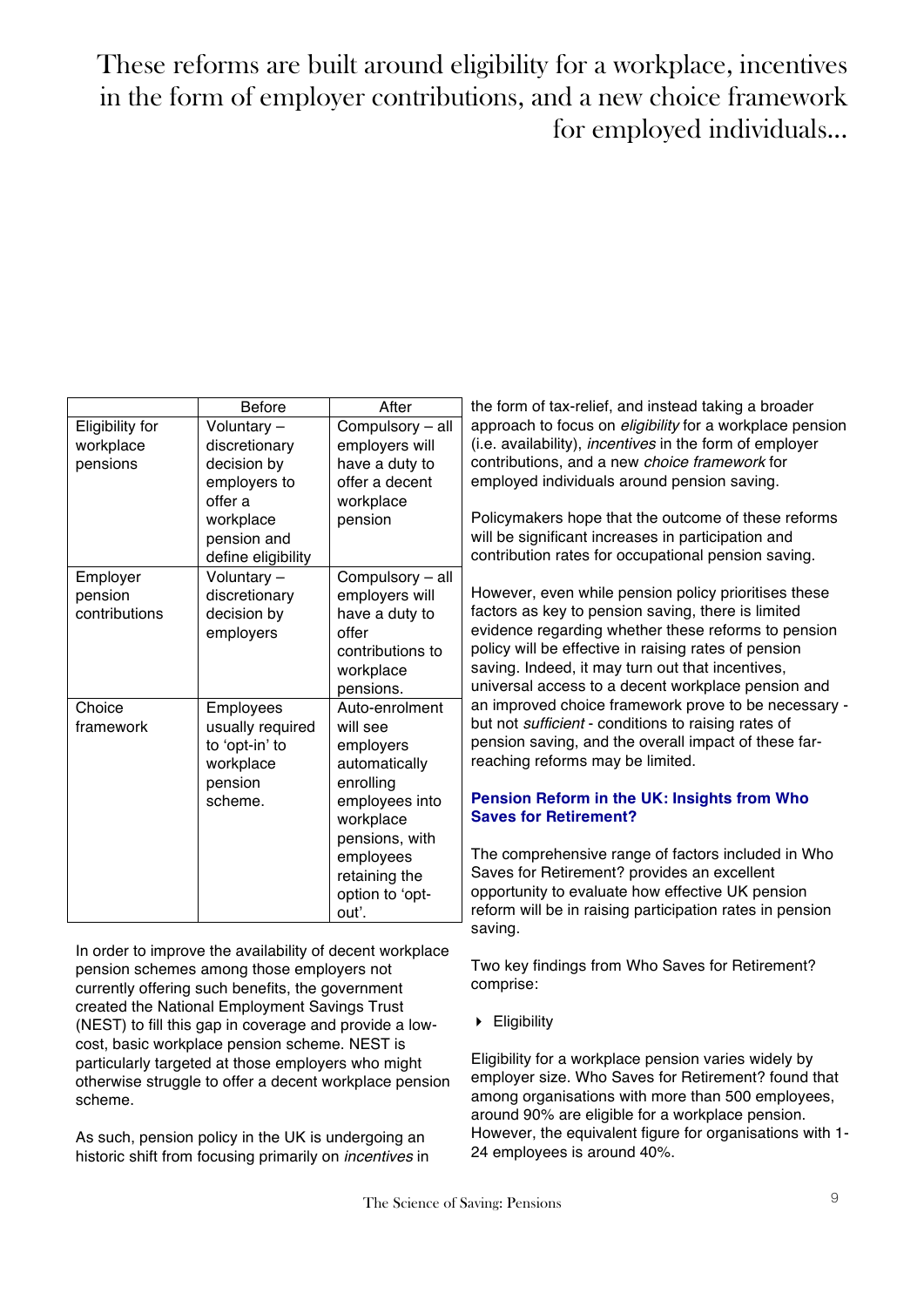The headline finding of Who Saves for Retirement? is the remarkably strong association between the availability of employer contributions, and participation in workplace pension saving...

Eligibility for a workplace pension also varies by industry sector. Who Saves for Retirement? found that among workers in public administration and defence (civil servants and the armed forces), around 90% are eligible for a workplace pension. However, in other sectors, the equivalent figure is much lower, for example: manufacturing (60%); retail (40%); and construction (50%).

As such, the biggest single determinant of pension saving among the employed population is eligibility for a workplace pensions, defined by what sector someone works in and the size of their employer.

Following the Pensions Act (2008), the duty on employers to offer a decent workplace pension – to be phased in from October 2012 – will significantly increase the coverage of eligibility for workplace pension saving. On the basis of Who Saves for Retirement?, it appears that this reform alongside other reforms will be highly effective at increasing participation in pension saving.

**Employer contributions** 

At present, among employers offering workplace pensions, the majority offer employer contributions as a ʻmatch' to employee contributions, and some employers do not.

Who Saves for Retirement? examined the influence that the offer of employer contributions has on decisions to participate in a workplace pension among eligible employees.

After controlling for the effect of multiple factors such as earnings, gender, tenure and attitudes to saving, the offer of employer contributions to those employees eligible for a workplace pension increases the probability of participation by 70.7%.

Employer contributions represent by far the most dominant influence on whether eligible workers participate in occupational pension saving.

Employer contributions have been found to be an important motivator of pension savings by previous studies using small surveys or qualitative research.<sup>8</sup>

However, what is most striking about this finding is that due to the strength of effect, individuals who have multiple negative characteristics for participation in pension saving identified in Who Saves for Retirement? – for example, being male, having a student loan, "living for today" – may still be more likely than not to participate in workplace pension saving if the offer of employer contributions is present.

As a ʻpolicy lever' to encourage pension saving – and more generally in terms of public policy – employer contributions therefore represent a ʻsilver bullet', i.e. a simple, measurable, defined policy intervention that is very effective in achieving the target outcome: participation by employees in workplace pension saving.

Although this finding in Who Saves for Retirement?, derived from analysis of WAS data, may reflect unobserved factors not included in the WAS questionnaire – for example, how effectively employers promote their workplace pension scheme – policymakers can nevertheless be confident that the availability of employer contributions does represent a very substantial driver behind decisions to participate in workplace pension saving. On the basis of Who Saves for Retirement?, it appears that the duty on employers to offer contributions to workplace pension saving will be highly effective in boosting rates of participation in pension saving.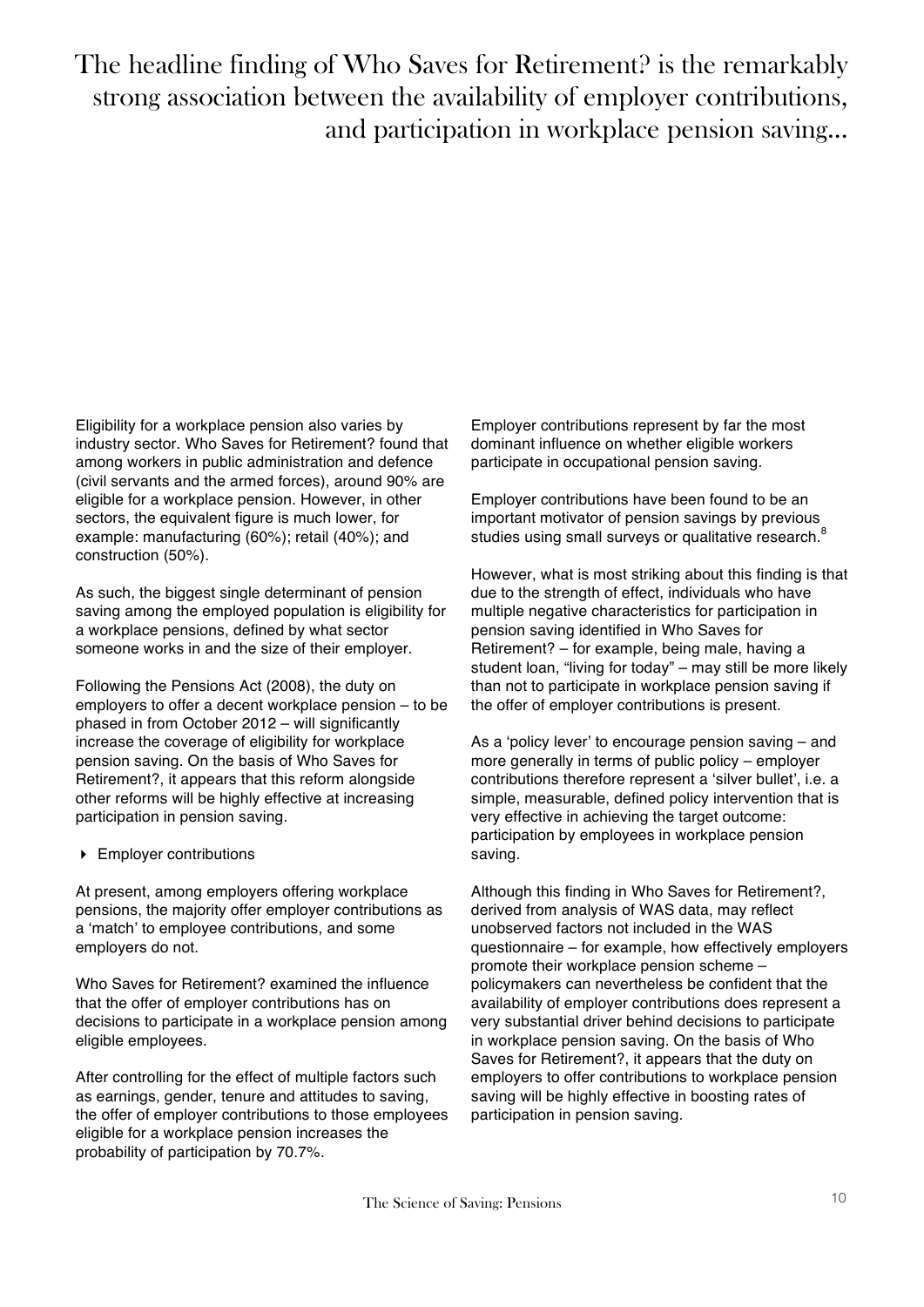### Evidence from the research suggests UK pension reforms will be successful in boosting participation in pension saving...

#### **Conclusion: Using Who Saves for Retirement? to evaluate the 2012 reforms**

Will the UK's historic pension reforms, which unfold from October 2012, succeed in boosting rates of participation in pension saving? The evidence on eligibility and employer contributions from Who Saves for Retirement? suggest these reforms – in particular, the duty on employers to offer a workplace pension and the duty to offer employer contributions to – will be highly effective in boosting rates of participation in workplace pension saving.

On this basis, the following recommendation can be made:

If The duty on employers to offer workplace pensions and pensions contributions should be brought in as soon as possible. The importance of these factors in determining whether workers save in a pension mean that any delays will have a direct consequence on participation rates, and the subsequent pension incomes of employees.

#### **Key points:**

- $\triangleright$  The biggest single determinant of pension saving among the employed population is eligibility for a workplace scheme, defined by what sector someone works in and the size of their employer.
- ! After controlling for the effect of multiple factors such as earnings, gender, job-type, tenure and attitudes to saving, the offer of employer contributions to those employees eligible for a workplace pension increases the probability of participation by 70.7%.
- $\triangleright$  Employer contributions represent by far the most dominant influence on whether eligible workers participate in occupational pension saving.
- $\blacktriangleright$  Individuals who have multiple negative characteristics for participation in pension saving may still be more likely than not to participate in workplace pension saving if the offer of employer contributions is present.
- ▶ As a 'policy lever' to encourage pension saving employer contributions therefore represent a ʻsilver bullet', i.e. a simple, measurable, defined policy intervention that is very effective in achieving the target outcome: participation by employees in workplace pension saving.
- $\triangleright$  The evidence on eligibility and employer contributions from Who Saves for Retirement? suggest these reforms – in particular, the duty on employers to offer a workplace pension and the duty to offer employer contributions – will be highly effective in boosting rates of participation in workplace pension saving.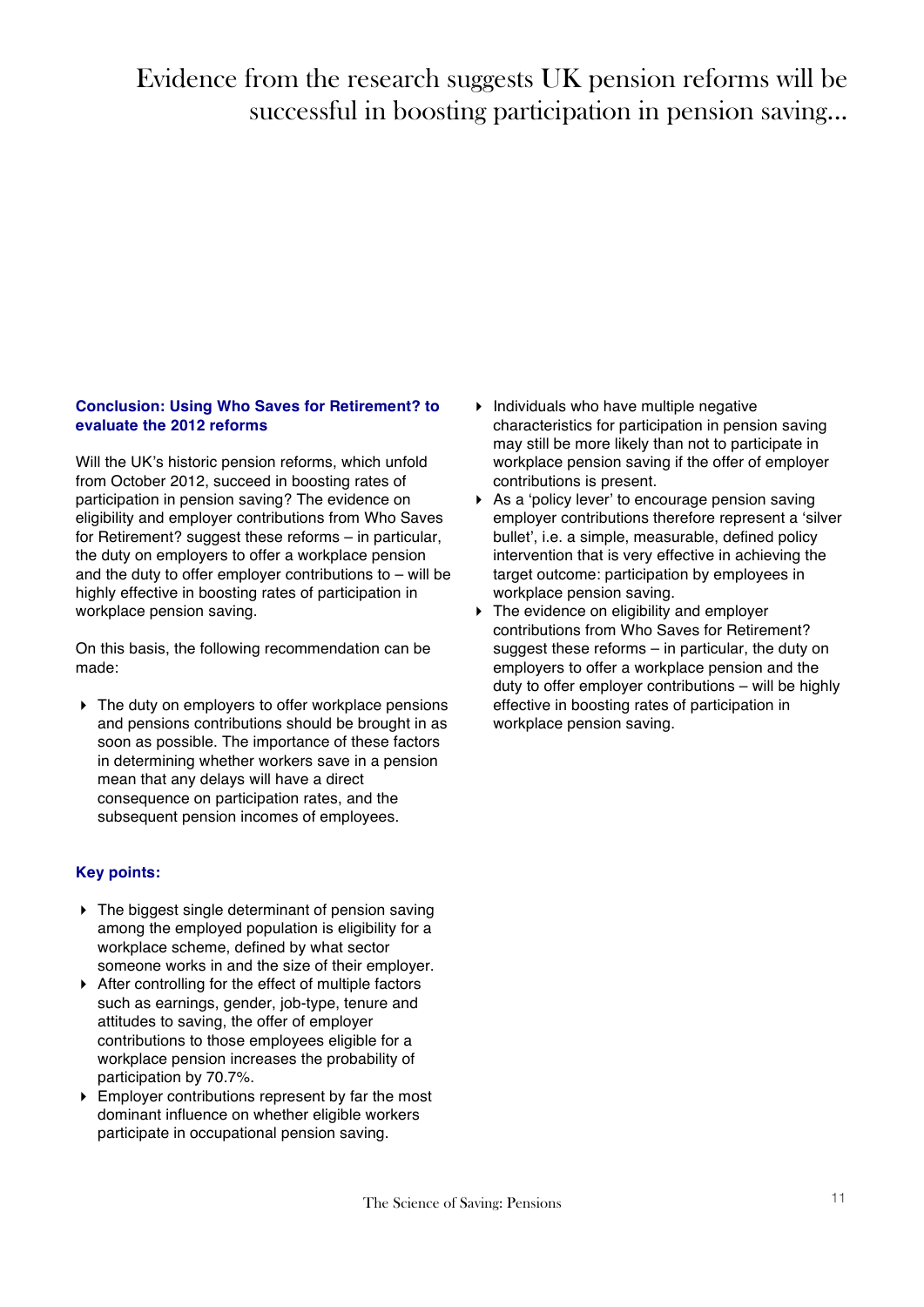## **3. Contributions: Making the most of available incentives**

Policymakers about how pensions policy can best exploit the effect of matching contributions for encouraging individuals into pension saving...

**The headline finding of Who Saves for Retirement? is the sheer size of effect that employer contributions have on employee decisions to participate in workplace pension saving.** 

Previous research from the government has highlighted how employees welcome pension contributions by employers.<sup>9</sup> However, Who Saves for Retirement? was able to examine the actual behaviour of workers with or without the offer of employer contributions, thereby revealing the strength of the independent effect that employer contributions have on pension saving decisions.

Indeed, the size of the positive effect on pension saving decisions arising from employer contributions is more than enough to ʻcancel out' the effect of multiple negative characteristics on decisions to participate in pension saving, such as ʻliving for today', and being male.

Given the disparity in the strength of influence of employer contributions on pension saving decisions compared to other observable factors identified in Who Saves for Retirement?, it would not be unreasonable to argue that a workable pension policy framework would be impossible without employer contributions – there is simply no other lever available to policymakers that is as powerful.

This striking evidence on the effect of ʻthird-party' pension contributions on participation raises questions for policymakers about how pensions policy can best exploit the effect of matching contributions for encouraging individuals into pension saving.

This chapter explores some ideas that policymakers could consider in light of this new evidence.

#### **Employer Contributions: Extracting the most value for policy**

In light of the evidence described above, the first task for policymakers is to ensure that the maximum potential effect of employer contributions on employee decisions to participate in workplace pension saving is achieved. If the availability of employer contributions is a key driver of workplace pension saving, are they always and everywhere being best exploited?

As such, policymakers should:

- ! Review best practice for how employers present the offer of employer contributions, for example, as a per-month or annual aggregated total;
- $\triangleright$  Review how frequently employees are reminded of employer contributions besides figures on their payslip;
- $\triangleright$  Explore other measures to maximise the positive effect that employer contributions have on pension saving decisions.

#### **Reframing Income Tax-Relief on Pension Saving**

Employee contributions to pension saving are free of income tax. For occupational pension schemes, taxrelief is provided at source. Individuals saving into personal pensions have the value of income tax paid reclaimed by providers.

However, strictly speaking, pension saving does *not* benefit from income tax-relief; rather, it is tax *deferred*. This is because although earnings-related contributions to a pension effectively occur before income tax is paid, the income payable from a pension in retirement is itself liable for income tax, although in practice there is wide variation in the amount of income tax payable by pensioners.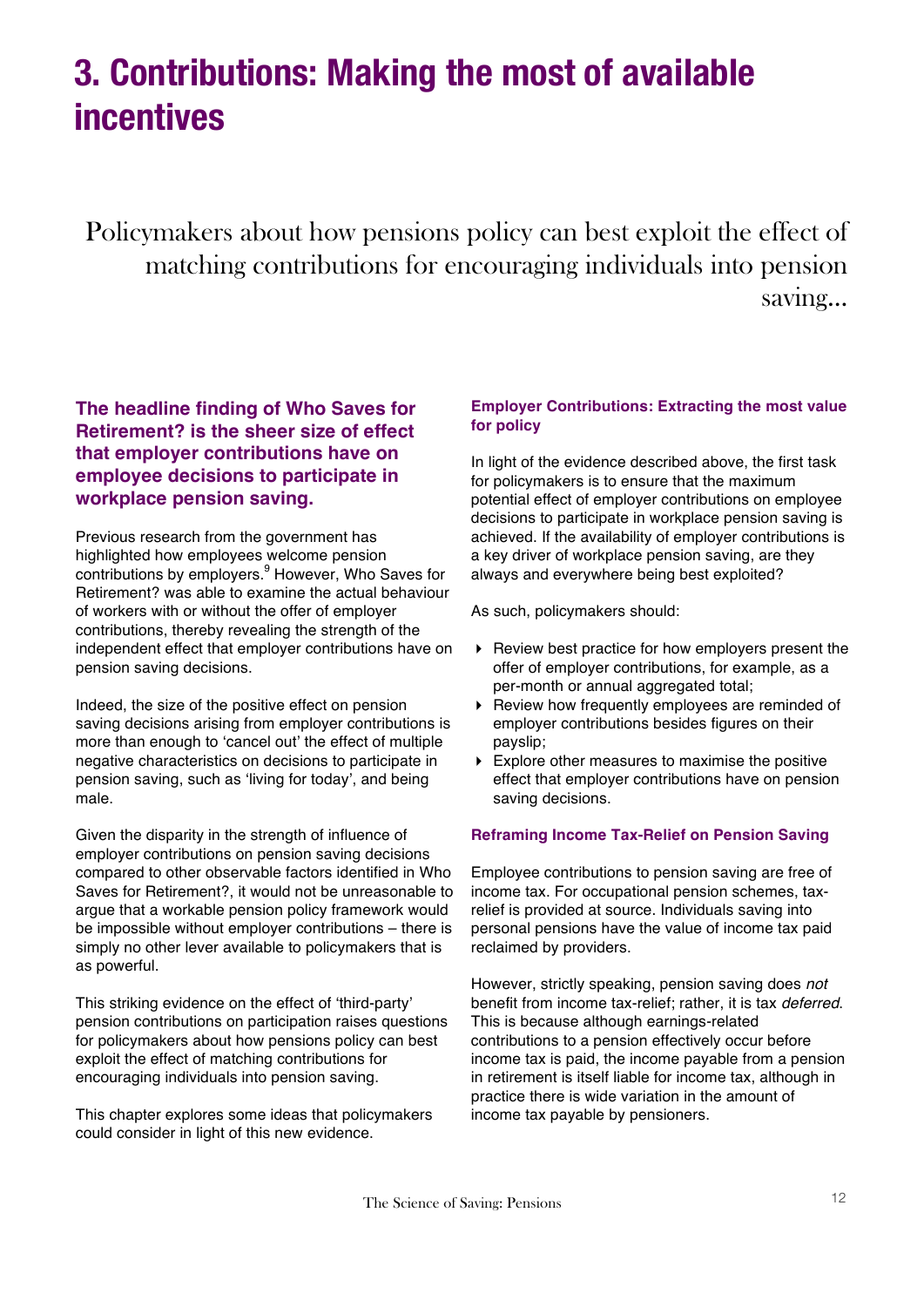### There remains considerable scope for the government to do more to recast tax-relief on personal pensions as 'government contributions'...

The ʻframing' of income tax-relief on pensions is subject to competing viewpoints across wider pension policy. In the context of policy debates on the future of higher-rate income tax relief on pension contributions, some stakeholders have sought to emphasise that higher-rate tax-relief should always be framed as deferred income tax. However, there remains uncertainty around how many higher-rate income tax payers making pension contributions subsequently pay higher-rate income tax in retirement. Indeed, given the 40-year time scales involved, it is ultimately very difficult to predict whether higher-rate tax payers making significant pension contributions in their 20s will subsequently pay higher-rate tax in retirement. Neither employees nor policymakers know what income tax will be liable on pension income decades into the future.<sup>10</sup>

In this context, the government has traditionally been careful in how income tax-relief on employee pension contributions is framed, given that for some individuals such tax-relief may merely be income tax deferred, but for others, not.

However, a notable feature of discourse around UK pension reform has been a stronger tendency to frame income tax-relief on pension contributions as a ʻgovernment contribution'. Indeed, in defining the minimum level of contribution from qualifying earnings between £5,035 and £33,540 for workplace definedcontribution (DC) pensions, the government has set out that the employer must pay a minimum of 3%, in which case the employee will contribute 4% of earnings, with a further 1% paid as income ʻtax relief' by the government.

In this way, the government has in recent years more frequently framed income tax-relief on pension contributions as a form of ʻcontribution' by the government, despite inevitable uncertainty over whether individual workers will in fact subsequently

have to pay back such ʻgovernment contributions' in the form of income tax in retirement.

#### *Exploiting Income-tax Relief on Pension Contributions: Can more be achieved?*

Pension policy debate has recently explored the idea of reframing income tax-relief on pensions as a form of ʻmatching contribution' from the government, particularly given evidence of public misunderstanding about income tax-relief on pension contributions.<sup>11</sup>

Given evidence in Who Saves for Retirement? that the offer of contributions to pensions from employers has such a strong influence on employee decisions to participate – far more than other ʻlevers' available to policymakers - there is now a very compelling case for policymakers to explore the case for taking a stronger position on framing all income tax-relief on pension contributions as a ʻgovernment contribution' to a person's pension.

In particular, such a re-framing may be especially important for those workers not eligible for a workplace pension and those who use a private personal pension without employer contributions. There remains considerable scope for the government to do more to recast tax-relief on personal pensions as ʻgovernment contributions'.

In this context, policymakers should:

- $\triangleright$  Explore the scope for annual statements from the government showing aggregate ʻgovernment contributions' to a person's pension;
- $\triangleright$  Explore the idea of incorporating fully the concept of ʻgovernment contributions' into information campaigns promoting pension saving and awareness of the availability of these ʻincentives'.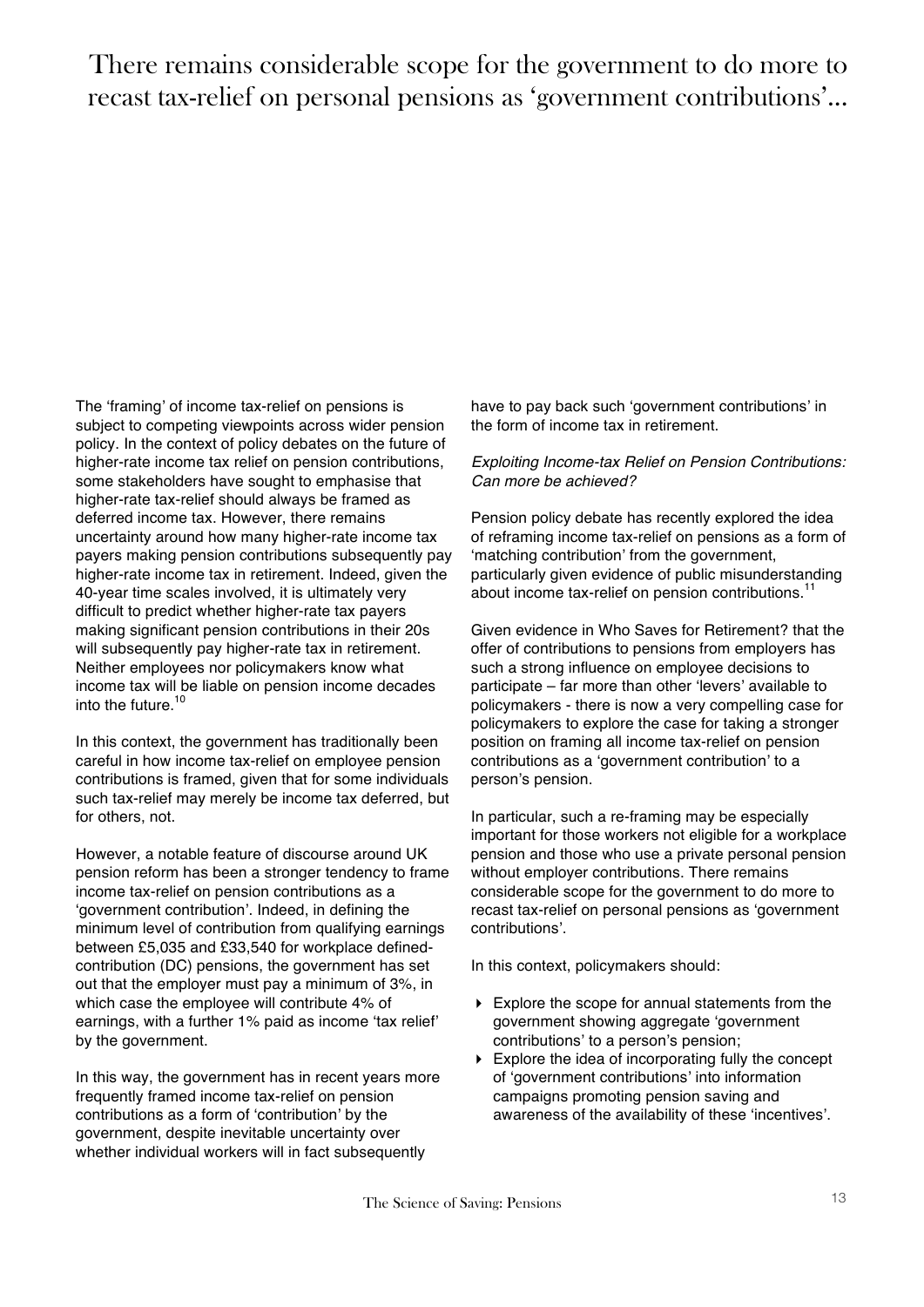Policymakers should explore whether there are further ways in which employees could be encouraged to save more through the deployment of employer contributions...

#### **Staging Matched Contributions: Rewards for achieving contribution targets**

Who Saves for Retirement? shows that employees respond to the financial incentive of employer contributions. Given employer contributions have such a powerful effect on individual pension decisionmaking, policymakers should explore whether there are further ways in which employees could be encouraged to save more through the deployment of employer contributions. For example:

! As a way of encouraging *extra* employee contributions into a workplace pension on top of any ʻ4%:3%' ratio or equivalent, employers could offer extra ʻbonus' employer contributions at a less generous (and more affordable) ratio if employees sustain regular extra contributions and hit defined pension savings targets.

#### **Enabling Employees to Opt-out, but Retain Employer Contributions**

Previously, employer pension contributions were a discretionary part of an employee compensation package, offered by some employees.

However, by placing a duty on employers to offer employer contributions, ongoing pension reforms are, in the eyes of some stakeholders, reframing employer contributions from being a discretionary reward by employers to a ʻright' for workers. On this basis, some commentators have argued that following reforms, individuals should be enabled to ʻopt-out' of their workplace pension, but retain the employer contributions they would have received.

On the basis of the findings of Who Saves for Retirement?, several comments can be made. If employees opting-out of a workplace pension could only retain their employer contributions as a

contribution to another (personal) pension, this proposal may have some merit, in that individuals with personal pensions moving jobs would no longer have to switch out of their personal pension into a workplace pension in order to access employer contributions. In the long-run, this may have the advantages of reducing administration and the prevalence of problematic ʻsmall pots'. However, policymakers would have to weigh such benefits against the risk that the retention of employer contributions among ʻopt-outs' would reduce participation in – and threaten the viability of – workplace schemes.

But, some proponents of employer contribution retention by employees argue that it should be up to the individual employee to determine where employer contributions are directed, whether to a personal pension, ISA or other savings product. On this approach, since employer contributions will be a ʻright', individuals should also have the right to decide how this part of their remuneration package is allocated.

The findings of Who Saves for Retirement? suggest this would have a potentially very negative effect on pension saving. Employer contributions are by far the single most effective ʻpolicy lever' available to pension policymakers to boost participation, and if workers were able to direct employer contributions into liquid savings vehicles, the effect on pension saving may be highly negative. In effect, pension policymakers would be ʻgiving away' their most effective policy for encouraging pension saving.

#### **Conclusion: How can pension policymakers make the most of incentives?**

Within pension policy debate, commentators regularly propose new, eye-catching ways in which policymakers can stimulate greater levels of pension saving. Significant amounts of effort and thought have gone into devising ideas for revising rules on pension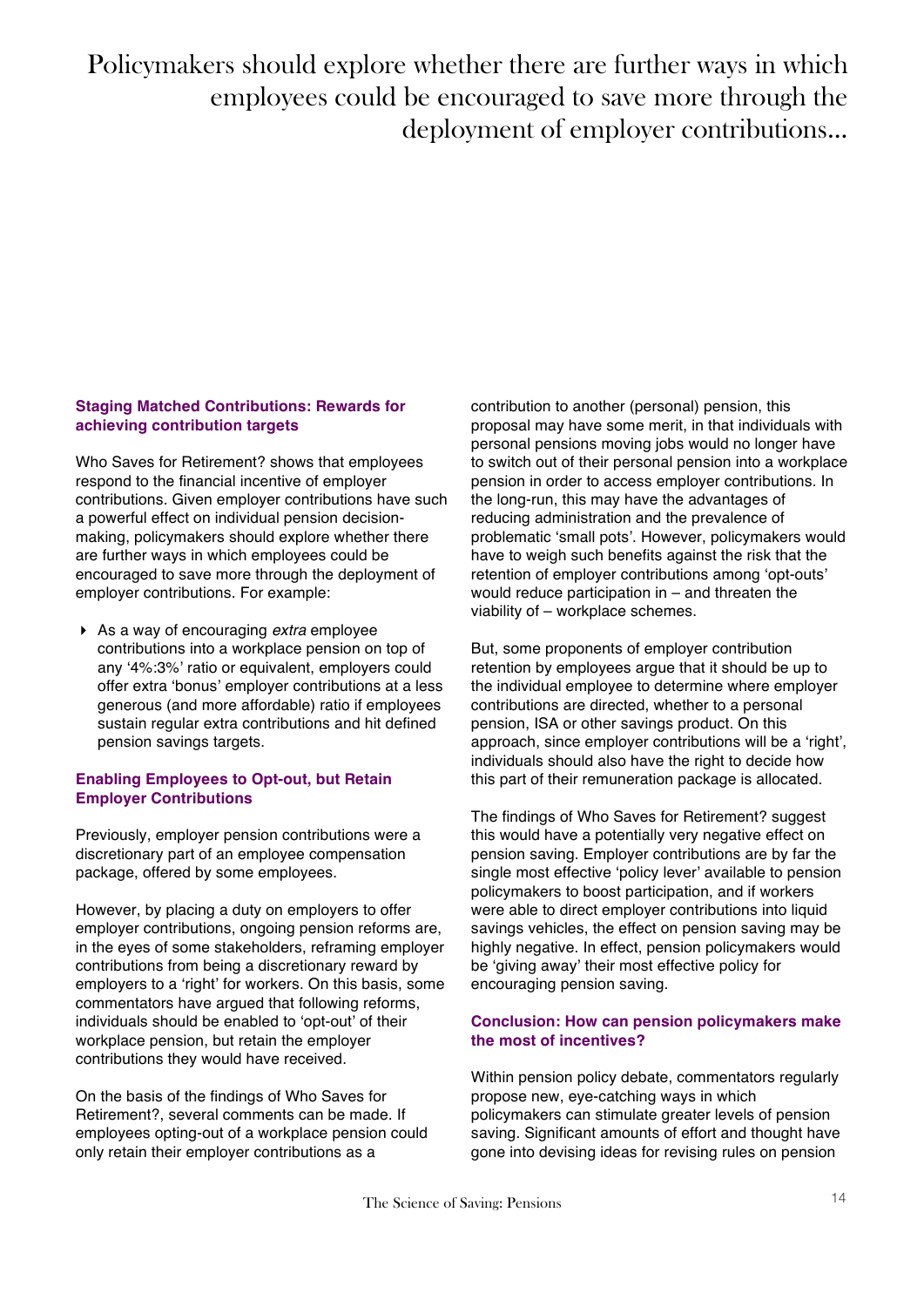There are simply no other available levers for policymakers to encourage take-up of occupational pension saving that are anywhere near as effective as employer pension contributions...

saving, renaming and re-branding pensions, creating new ʻtrigger points', as well as financial education and engagement schemes.

However, by analysing data on the saving choices of more than 25,000 UK workers, the findings of Who Saves for Retirement? suggest that it is ultimately cash incentives in the workplace to save for retirement that workers respond most to. As described above, the ʻsilver bullet' nature of employer contributions is such that it is strong enough to cancel out the effect of multiple other factors that reduce the probability of someone saving for a pension.

This has implications for debate on pensions policy: much greater recognition deserves to be made of the importance of employer contributions. It also has implications for employers: no matter what challenges employers confront in financing pension contributions, particularly small employers, it is nevertheless a responsibility that employers must accept, because there are simply no other available levers to policymakers to encourage pension saving that are anywhere near as effective as eligibility for workplace pension saving and employer pension contributions.

More widely, policymakers should do more to exploit the potential incentive effect of government tax-relief on participation in pension saving by clearly and consistently framing this as ʻgovernment contributions'.

#### **Key points:**

▶ The striking evidence in Who Saves for Retirement? on the effect of ʻthird-party' pension contributions on participation raises questions for policymakers about how pensions policy can best exploit the effect of matching contributions for encouraging individuals into pension saving.

- ! Policymakers should: review best practice for how employers present the offer of employer contributions, for example, as a per-month or annual aggregated total; review how frequently employees are reminded of employer contributions besides figures on their payslip; and, explore other measures to maximise the positive effect that employer contributions have on pension saving decisions.
- $\triangleright$  Given the potential for framing income tax-relief as ʻgovernment contributions', policymakers should explore the scope for annual statements from the government showing aggregate ʻgovernment contributions' to a person's pension; and, explore the idea of incorporating fully the concept of ʻgovernment contributions' into information campaigns promoting pension saving and awareness of the availability of these ʻincentives'.
- ! As a way of encouraging *extra* employee contributions into a workplace pension on top of any ʻ4%:3%' ratio or equivalent, employers could offer extra ʻbonus' employer contributions at a less generous (and more affordable) ratio if employees sustain regular extra contributions and hit defined pension savings targets.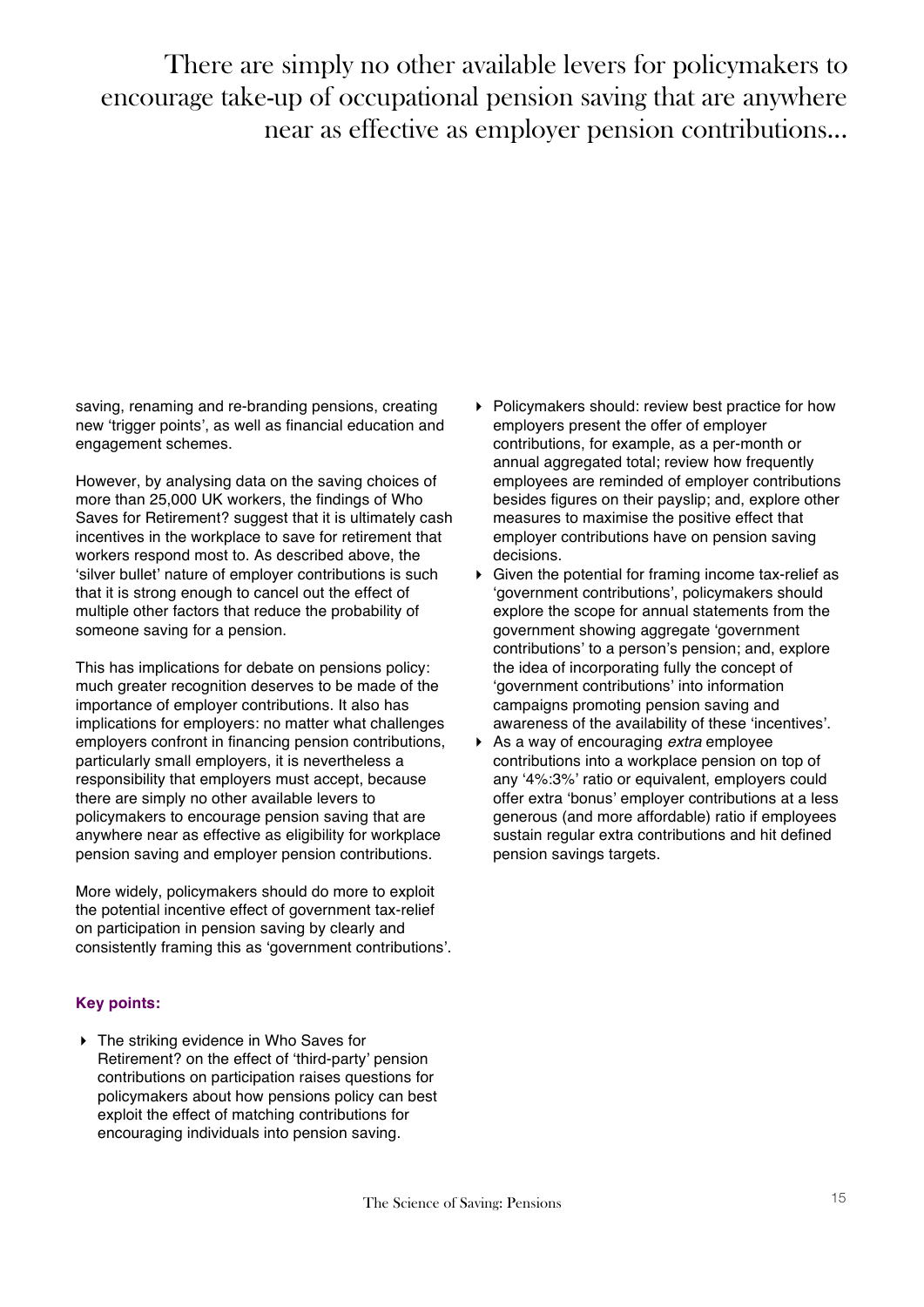## **4. Financial Characteristics: What should be the target of pension policy?**

The decision to contribute to a pension is just one of a long list of financial decisions relating to household spending and saving...

#### **Pension policymakers have long been concerned with how pension saving is affected by household finances and spending decisions.**

The decision by an individual to contribute to a pension is just one of a long list of financial decisions relating to household spending and saving, and as such, cannot meaningfully be considered in isolation.

In the context of declining pension saving rates over the last decade, various factors and trends relating to household finances have been cited in debate as contributing to these negative trends, such as persistently high inflation in UK house prices.

In this context, policymakers need to understand how the decision to save for an occupational or personal pension is affected by household financial circumstances and commitments.

Using WAS, Who Saves for Retirement? was able explore how much key financial characteristics and decisions of individuals were associated with participation in different types of pension saving. This chapter considers these findings and their implications for policymaking.

#### **Earnings**

It is intuitive to expect that pension saving will be influenced by the level of a person's earnings. Individuals with higher earnings are likely to find it easier to set aside regular contributions from earnings, compared to lower-income earners.

Who Saves for Retirement? did indeed find that pension saving varies by income, and that participation in occupational pension saving was highest among those earning £40,000 or more, compared to lower

income bands. For example, among men with gross annual earnings of £15-20,000, 40% saved into an occupational pension, compared to around 70% among men earning £40,000 each year.

However, by controlling for the effect of other factors, the analysis found – roughly speaking - that a 10% increase in earnings, compared to an equivalent person results in a 0.46% increase in probability that someone will save in an occupational pension. For personal pensions, the effect was somewhat smaller.

As such, the effect of differences in earnings on pension saving for otherwise identical individuals is strong but somewhat limited, by comparison to other factors.

Indeed, the effect of differences in earnings across the spectrum of possible earnings does vary. Beyond gross annual earnings of £20-25,000 for men, and £15-20,000 for women, there is relatively little difference in participation rates. Among those below these earnings bands – around 40% of male employees and 50% of female employees – participation rates in occupational pensions do track differences in earnings more closely.

Nevertheless, a key insight from Who Saves for Retirement? is the extent of pension saving among lower income bands. For example, among male employees with gross annual earnings of £10-15,000 per year – around 13% of men in employment – one in five save into an occupational pension. Among female employees earning £5-10,000 per year – around 20% of women in employment, reflecting higher part-time employment rates – more than one in three participate in an occupational pension.

As such, a key lesson from Who Saves for Retirement? is that low-earners are able and willing to save for a pension, including those in part-time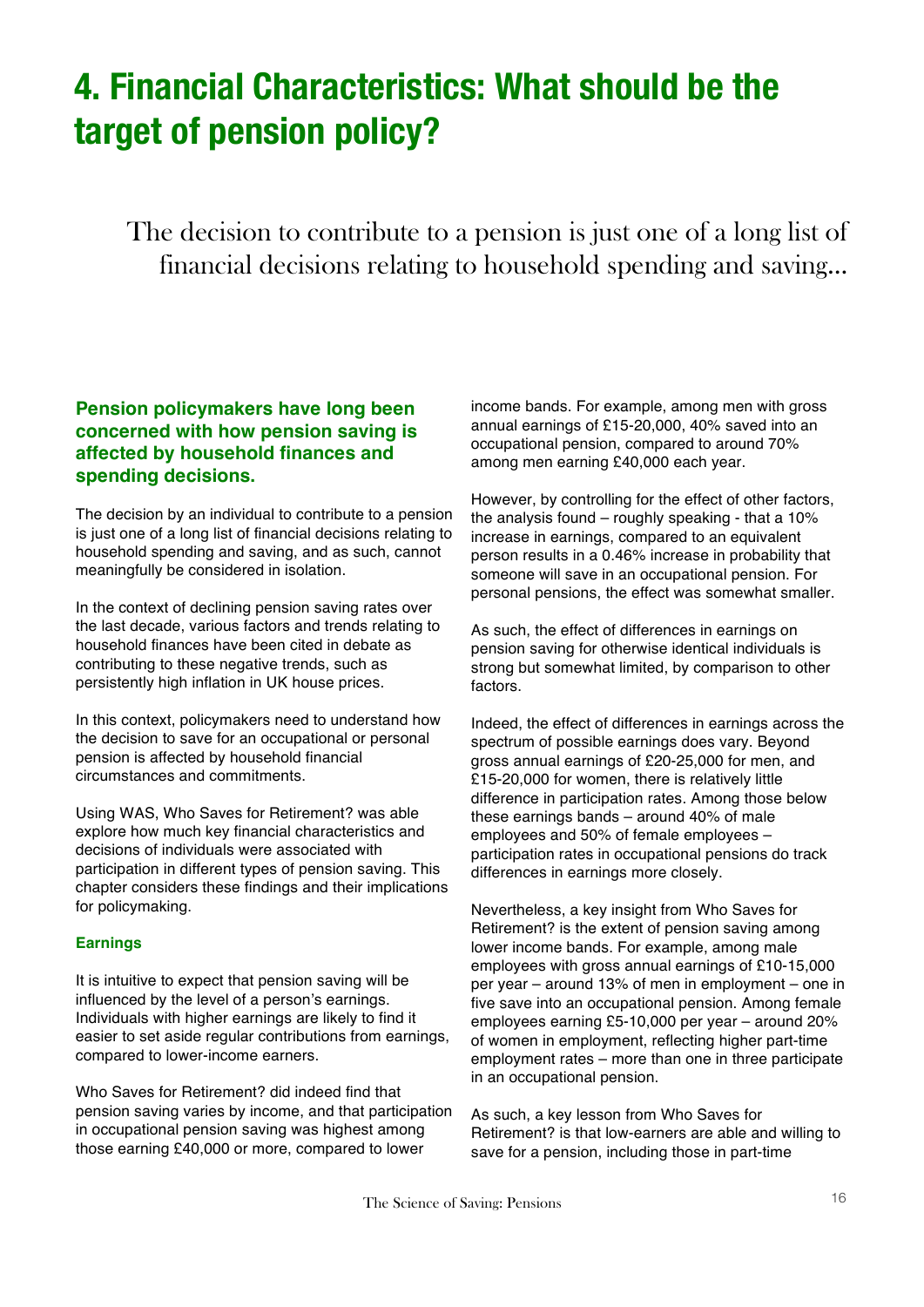### Pension policymakers should not seek to more closely link and integrate pensions and savings policy...

employment. Although levels of earnings are an important determinant of pension saving, it is not the single most important factor, and indeed, is somewhat weak by comparison to the effect of employer contributions, gender or other financial characteristics. Crucially, it appears that substantial proportions of lowearning part-time female workers are willing to save for a pension.

The principal recommendation for policymakers that can be derived from these findings is therefore that:

! Private (occupational and personal) pensions should always be framed as a universal activity suitable for everyone, including those on lower incomes.

#### **Competing Expenditure: Children**

Raising children imposes a range of costs on parents. With recent increases in the cost of living, and a perception that parents are under increasing ʻpeer pressure' to buy toys and other goods for their children, policymakers have been concerned that having children may push individuals out of pension saving.

In fact, Who Saves for Retirement? found that there is no association between having children in a household and participation in occupational pension saving, with only a very small (-0.4%) effect of children on participation in personal pension saving.

This suggests that households do not treat the ʻcosts' of child rearing and pension saving as substitutable. The costs of having children do not appear to affect decisions to saving in a pension.

#### **Alternative Saving: Liquid savings**

Policymakers and the pensions industry have in recent years voiced concern at the effect that low liquid saving among households has on pension saving. For example, one driver of a recent government consultation on enabling ʻearly access' to pension saving was a perception that a preference for liquid savings may make individuals reluctant to ʻlock away' their money in a pension.<sup>12</sup>

As expected, Who Saves for Retirement? found that rates of pension saving were higher among individuals with greater levels of liquid saving; previous research has also found that different types of savings and wealth are correlated.<sup>13</sup>

However, from the point of view of policymakers, the key question is: to what extent do levels of liquid savings influence participation in pension saving? Does having more liquid saving - and a larger 'buffer' against unexpected events - make workers more willing to ʻlock' savings into a pension? If the answer to these questions is positive, this would suggest that broader savings policy would itself become an important part of pensions policy; policymakers would need households to build up liquid savings before encouraging them into pension saving.

In fact, a key finding of Who Saves for Retirement? is that a 10 percentage point increase in the level of a person's savings results in only a 0.03% increase in the probability that someone will participate in occupational or personal pension saving.

So, while different forms of savings behaviour are positively correlated, it does not seem that more liquid savings results in more participation in pension saving beyond low levels of liquid saving, nor that individuals require particular levels of liquid savings in order to save into a pension.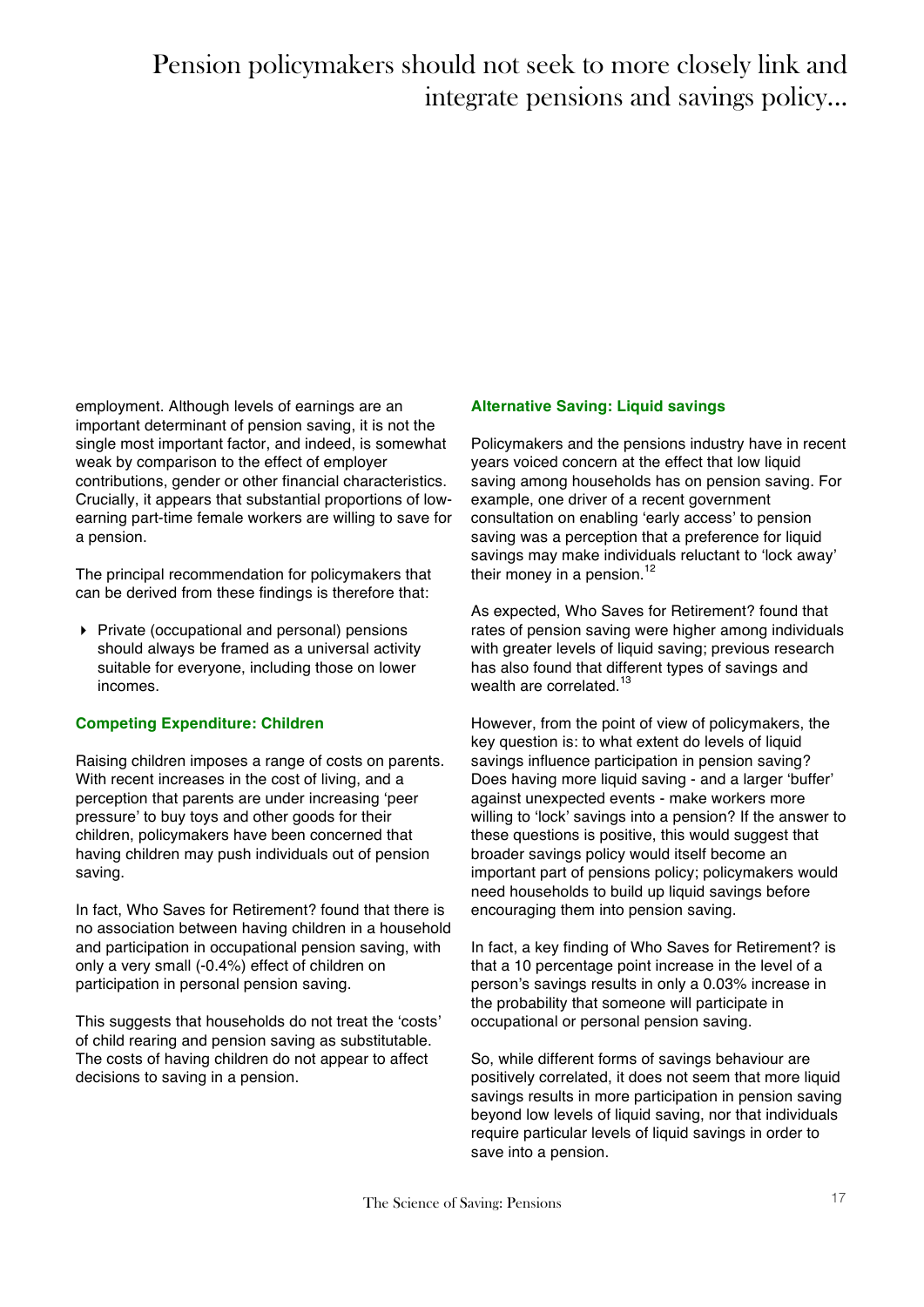Explore the potential for use as a 'trigger point' the point at which someone pays off their mortgage and owns their home outright, in order to target these individuals with information on pension saving...

Indeed, a striking finding of Who Saves for Retirement? is that around 60% of the population report liquid savings of less than £2,500. However, among this group, around half of male and female employees save into an occupational pension.

Thus, while policymakers may be concerned by the low levels of liquid savings that households possess – and hence, their limited protection against unemployment and other unforeseen events – this does not of itself appear to affect pension saving substantially.

These findings have strong implications for policy debate and proposals to more closely integrate savings and pensions policy. For example, the results suggests that proposals for enabling employer contributions to be directed toward liquid savings products, in order to boost liquid saving as a passport to pension saving, may be misdirected, as liquid saving and pension saving decisions appear to be relatively decoupled. As such:

! Despite worryingly low levels of liquid savings in the population, decisions on participating in pension saving appear to be relatively decoupled from liquid saving by individuals, and as such, pension policymakers should not seek to more closely link and integrate these two areas of policy.

#### **Alternative Accumulation: Tenure**

In the wake of UK house price inflation over the last decade and declining affordability, there has been some concern that these trends will result in declining participation in pension saving. First, because individuals with ʻwindfall' property wealth may feel that they no longer need to save for a pension. Second, because the increasing costs of home-ownership may see younger individuals prioritising home-ownership

over pension saving, resulting in lower rates of participation. Third, because as an ʻasset class', property is perceived to have outperformed other types of investments, including those used by pension funds.

Who Saves for Retirement? contains several findings that shed light on the impact of tenure and homeownership on pension saving.

First, individuals who own their home with a mortgage are no more likely to save for retirement than private renters. As such, it does not appear that getting on to the ʻproperty ladder' increases the probability that someone will participate in pension saving, i.e. individuals are not deferring pension saving in order to direct savings towards buying a property. So, while declining affordability of home-ownership is a problem for policymakers in its own right, it does not appear that this will necessarily depress rates of participation in pension saving (although it should be underlined that no conclusion can be drawn from about pension contribution levels). One explanation may be that many private renters are confident of eventually being able to get on the property ladder, and as such, do not feel the need to defer pension saving and lose associated tax-relief and employer contributions. In other words, while individuals may be keen to get on the property ladder, the incentives associated with pension saving are enough to see them participate even while they continue to rent.

However, among individuals who own their own home outright – i.e. without a mortgage - the probability of saving for a personal pension is 4.3% higher, and the probability of saving into an occupational pension is 3.2% higher. This may reflect a life-stage effect: individuals paying off their mortgage pre-retirement, and at the same time becoming more aware of the need to boost their retirement income. Alternatively, this may reflect a ʻsubstitution' effect, in that when individuals no longer have to make mortgage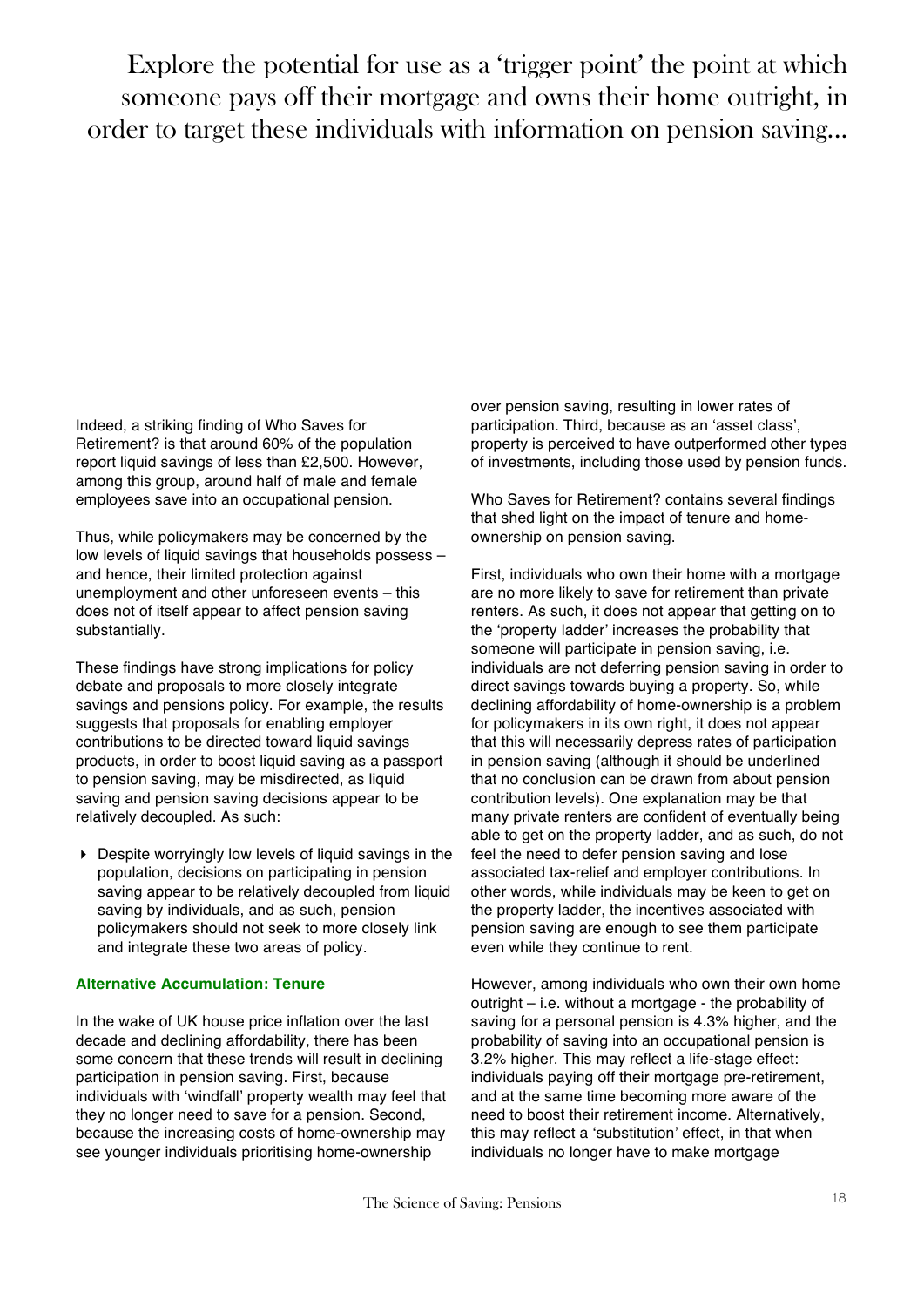Lower property prices, which enable lower LTV ratios among buyers, will have a positive effect on participation in occupational pension saving...

repayments, they see pension saving as a worthwhile use for their spare income. Although falling outside the scope of Who Saves for Retirement?, it may be that the substitution effect observable for participation in pensions also exists for contribution levels, i.e. individuals save more into a pension when they have paid off their mortgage.

For this reason, some of the concern among pension policymakers and stakeholders regarding the effect that rising house prices may have on pension saving appears to be misplaced, especially when compared to other factors, such as student loans (see below).

As such, although housing costs (rent and mortgage payments) do not appear to reduce participation rates for pension saving, it does appear that the absence of housing costs can potentially result in higher participation in pension saving.

Given this finding regarding how households allocate income, policymakers should:

 $\blacktriangleright$  Explore the potential for use as a 'trigger point' the point at which someone pays off their mortgage and owns their home outright, in order to target these individuals with information on pension saving and the offer of a financial review.

#### **Mortgage Repayments and Mortgage Debt**

Who Saves for Retirement? was able to unpick several aspects of how mortgage debt and repayments interact with participation in pension saving.

Among eligible workers, being two or more months in arrears with a mortgage is associated with a 15% lower probability of saving into an occupational pension. Such a result is intuitive, but fortunately, the proportion of people in severe arrears for their mortgage is relatively low.

In terms of the value of mortgage repayments, a 10% increase in the size of mortgage repayments is associated with a 0.1 percentage point *increase* in pension take-up. As such, the proportion of household income spent on mortgage repayments appears to have very little influence on decisions to participate in occupational pension saving, and households with larger mortgage repayments are also more likely to save into an occupational pension.

It is reasonable to hypothesise that individuals with high-value mortgages compared to the value of their property – a high ʻLTV ratio' – will be less likely to participate in pension saving. This could be because individuals prefer to build up an ʻequity cushion' in their property over contributing to a pension.

Who Saves for Retirement? did find that LTV ratios influence pension saving. It found that a 10 percentage point increase in LTV is associated with a 0.75 percentage point decrease in pension take-up.

A widely noted feature of the extended inflation in UK house prices that ended in 2007-08 was the prevalence of individuals purchasing properties with high LTV ratios. The median LTV ratio for first-time buyers in 2006 was 90%, but this had dropped to 75% by 2009, (albeit mirroring a drop in the number of new mortgages for first-time buyers each year from 100,000 to 50,000).14

Ultimately, trends in LTV ratios are a function of trends in credit allocation and rationing by banks, and household decisions, as much they are a function of trends in property prices. However, Who Saves for Retirement? does suggest that lower property prices, which enable lower LTV ratios among buyers, will have a positive effect on participation in occupational pension saving.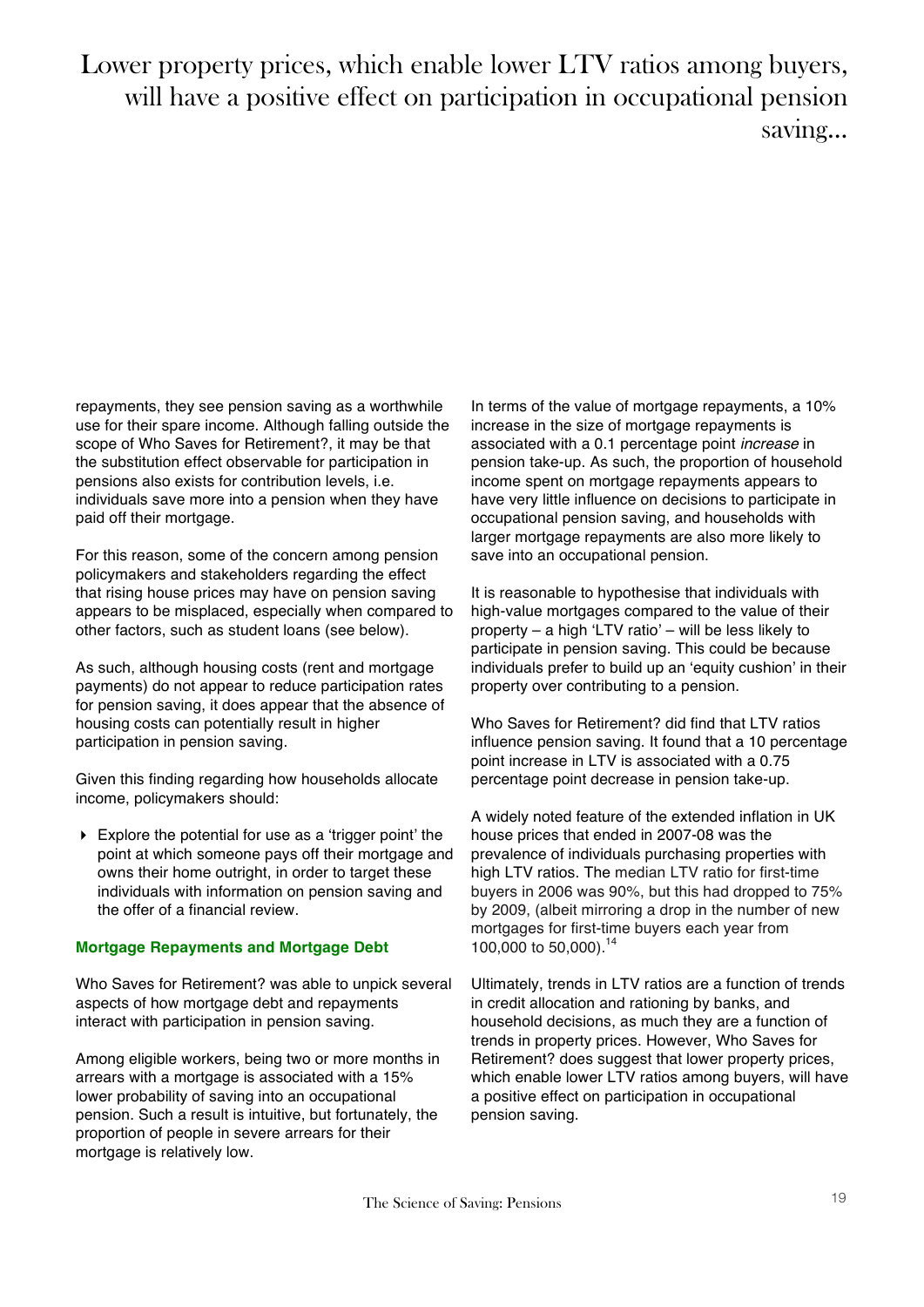### Detailed research must be undertaken as soon as possible into how student loans affect the financial decisions of graduates...

Nevertheless, these observations should be placed in context. Overall, analysis for Who Saves for Retirement? found that the relationship between mortgage repayments and size, and participation in occupational pension saving was weak, compared to other factors.

Indeed, equivalent analysis for personal pension saving found no association at all between participation and mortgage arrears, mortgage repayments and mortgage debt.

#### **Student Loans**

As the availability of publicly-funded grants for young people to meet the costs of going to university have retrenched over recent decades, more graduates are entering the labour market with student loans, and of a higher value. Currently, student loan interest rates are set in line with inflation, and therefore have a zero real interest rate.

Student loans can be Tuition Fee Loans and Maintenance Loans, and the loans are made on an annual basis. The number of new loans in the UK was 180,000 in 1990-91, rising to 780,000 in 2000-01.<sup>15</sup> For 2010-11, around 1.7 million loans were made in England, of which 823,000 were Maintenance Loans and 885,000 were for Tuition Fees. The average value for a Maintenance Loan was £3,000 and £2,757 for Tuition Fee loans.<sup>16</sup> At the end of the 2010-11 financial year, 2.3 million people in England had student loans, of which 66% were liable to make repayments on these loans.<sup>17</sup>

Who Saves for Retirement? found that someone with a student loan is 4.8% less likely to save into an occupational pension. This negative effect on participation in pension saving is entirely independent of the effects of age, gender, earnings, savings and multiple other factors, as well as other liquid debts.

As such, this new evidence from Who Saves for Retirement? suggests having a student loan has a strong negative effect on participation in occupational pension saving. It appears that in the financial decisions of employed individuals, student loan repayments are highly substitutable with pension saving. In short, it appears that employees with student loans identify pension saving as one form of ʻexpenditure' that it is acceptable to defer, in light of the need to make repayments on student loans.

Very little research has been undertaken into the effect that student loans have on the financial decisions of graduates, in particular, saving for a pension. Indeed, concern within pension policy debate regarding low rates of pension saving among younger people has tended to ignore the role of student loans, in comparison to other issues such as the cost of homeownership.

However, this crucial finding in Who Saves for Retirement? suggests that:

! Detailed research must be undertaken as soon as possible into how student loans affect the financial decisions of graduates.

After university, graduates confront various types of expenditure. However, it is striking that student loans reduce the probability of participating in pension saving far more than other potential forms of expenditure, such as mortgage repayments or having children. In part, this may reflect the design of student loan repayments, which occur at the point of the ʻpayslip'. For this reason:

! A detailed review must be undertaken as soon as possible into how the design of the student loan repayment system affects the perceptions and behaviour of graduates, in order to explore how possible changes to this design may reduce the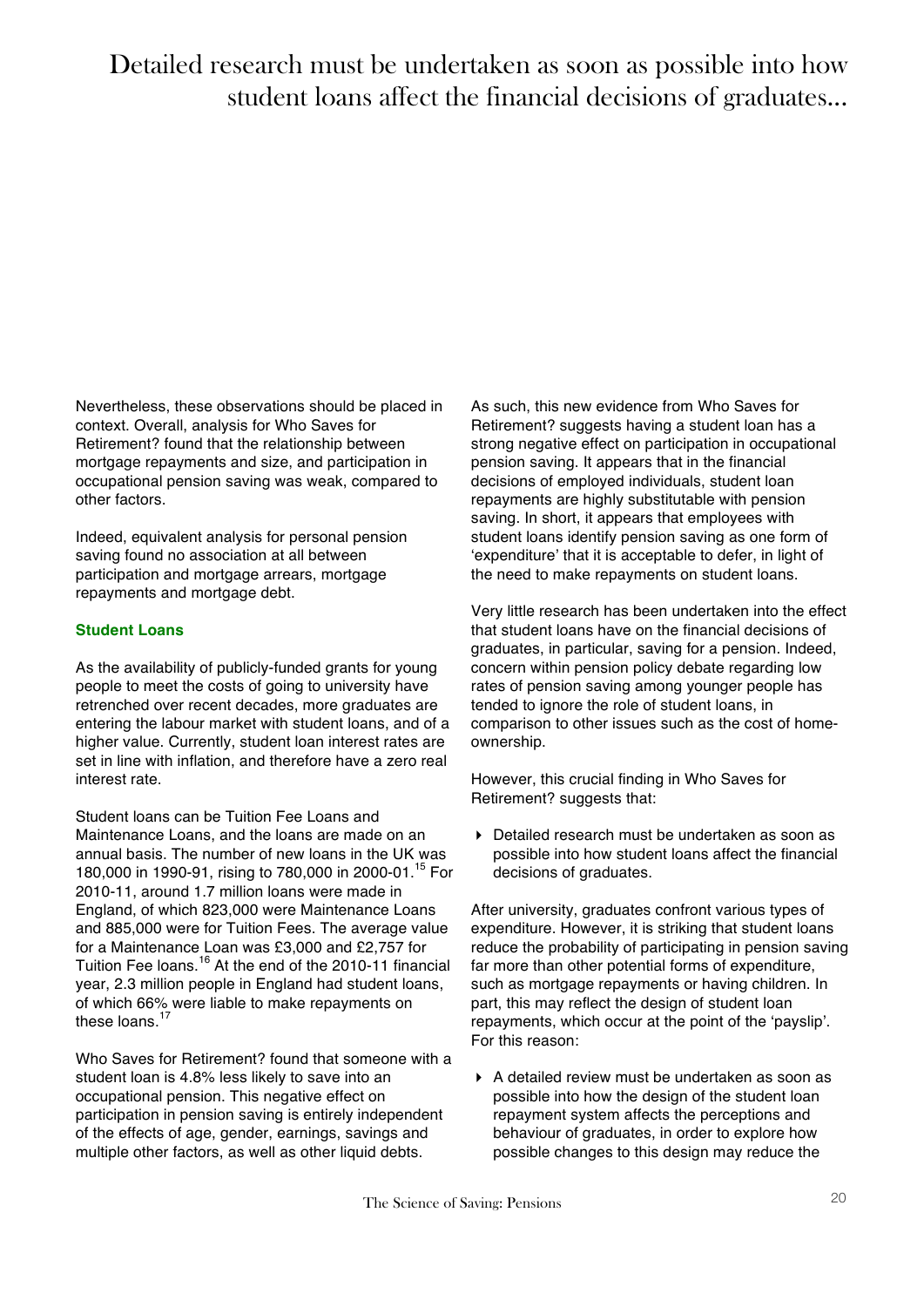Policymakers should explore no longer taking student loan repayments 'from the payslip', and changing the earnings threshold for student loan repayments for graduates who are paying into a pension...

negative effect that student loans have on participating in a pension. Possible changes might include: 1) no longer taking student loan repayments ʻfrom the payslip'; 2) changing the earnings threshold for repayments for graduates who are paying into a pension, or 3) giving graduates a one-year student loan ʻrepayment holiday' when they begin saving into a pension.

#### *Reform to tuition fees and student loans*

The current Coalition Government has proposed that from 2012-13, a real interest rate will be charged when a graduate's income reaches an earnings threshold, reaching a maximum of 3.0% above inflation when earnings reach a higher threshold of £41,000. As such, the cost of servicing Maintenance and Tuition Fee loans for future graduates will be higher. In addition, the Coalition Government has determined that the cap on annual university tuition fees will increase to £9000, meaning that in future, the value of student loans that graduates possess will also be higher. In short, reforms to university tuition fees are likely to result in the proportion of the future employed population that has student loans being higher (particularly because loans will take longer to repay), and for the average value of student loans across the employed population to be higher.

Given this context, and the strong negative relationship between having a student loan and participating in an occupational pension, policymakers must:

! Ensure that all policy and impact evaluation of ongoing reforms to tuition fees and student loans take account of the subsequent effect of changes on pensions and savings behaviour among graduates.

#### **Conclusion: What financial characteristics should pension policy target?**

The comprehensive range of questions in WAS enabled Who Saves for Retirement? to take a detailed look at how different financial characteristics and outcomes influence participation in pension saving.

Despite concern within pension policy debate that workers may value liquid saving over pension saving – and hence, rules on access to pension saving should be revised - levels of liquid saving have negligible influence on whether people save into a pension.

Although rising house prices in the UK have pushed up the cost of home-ownership and reduced affordability, it does not appear that private renters delay pension saving before getting on to the property ladder, nor that the costs of mortgage repayments squeeze people out of pension saving.

Having children does not influence participation in pension saving. Nor, as noted in the Appendix of Who Saves for Retirement? does liquid debt appear to be correlated with decisions to save into a pension.

What these findings may show is that on average, households do not treat pension saving as substitutable with these other types of financial decisions, which may make a claim on income. A key factor explaining this this lack of substitutability may simply be the financial incentives available to pension savers.

Although each of these financial characteristics may influence pension contribution levels – and this would benefit from further study - Who Saves for Retirement? found that there are really only two important financial determinants of pension saving: earnings and student loans.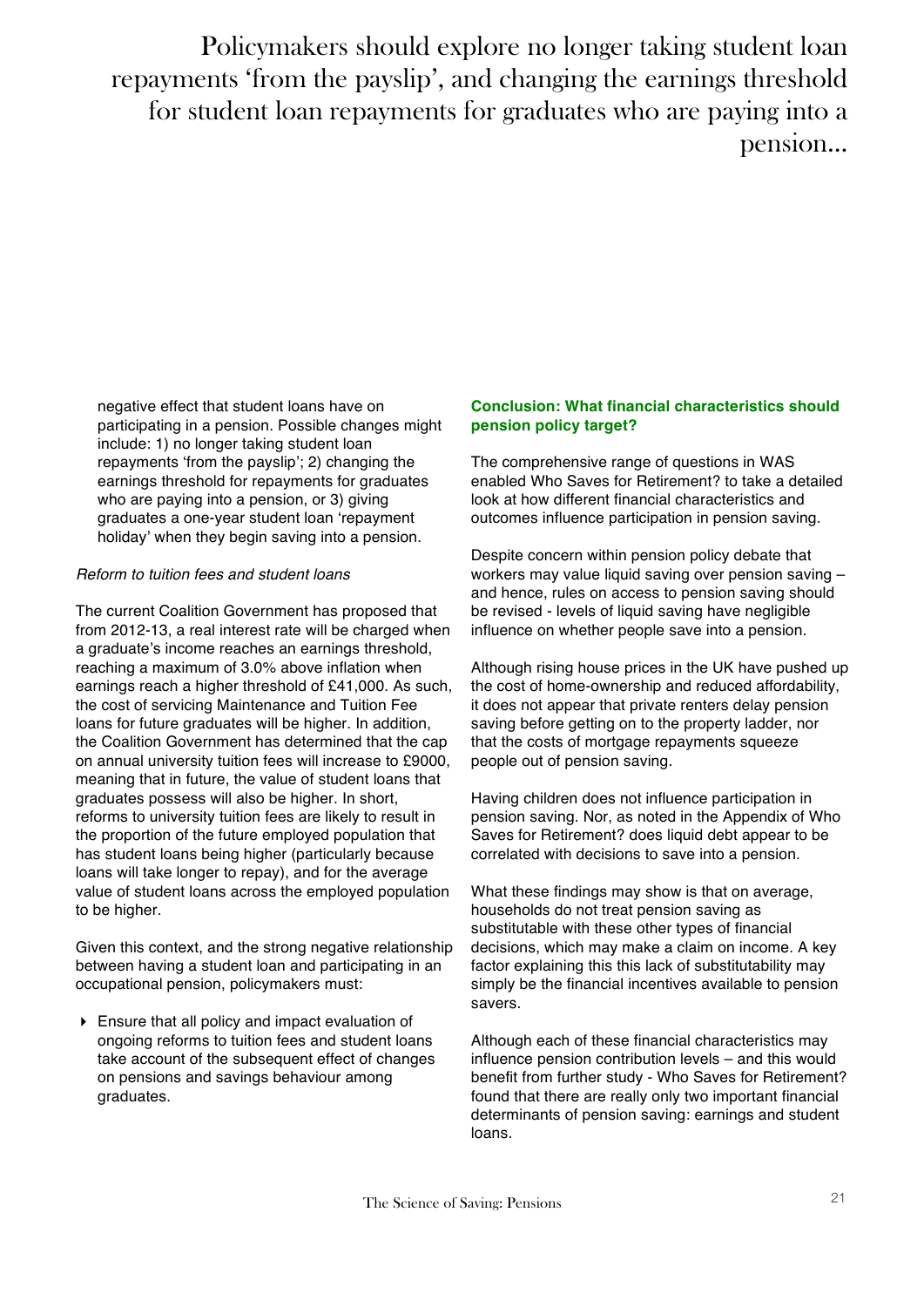Possibly because of financial incentives available to pension savers, it appears that various other items of household spending are not interchangeable with pension contributions...

#### *Earnings*

Household earnings fall outside the scope of pension policy, and indeed, there is only a limited amount that any policy interventions can do to influence earnings levels directly. However, growth and declines in the value of real incomes will have an important effect on participation in pension saving, and declining real incomes occurring at the time of the current study are likely to have a significantly negative effect on pension saving.

#### *Student loans*

Whereas it was reasonable to expect that earnings would have a notable influence on participation in pension saving, one of the most revelatory findings of Who Saves for Retirement? is the strong effect that having a student loan has on pension saving, even after controlling for the effects of earnings, gender, savings and other characteristics.

The growing prevalence of student loans among graduate employees is outlined in the administrative data cited above. Although pension policy commentators have repeatedly cited the cost of house prices – and broader financial attitudes - as explaining low rates of participation in pension saving among younger age groups, it appears from Who Saves for Retirement? that stakeholders may have been ʻlooking in the wrong direction'. Indeed, it appears that it may in fact be that the creeping prevalence of student loans among younger workers best explains depressed levels of participation in pension saving. Understanding this effect and how it can be ameliorated must be an urgent priority for policymakers.

#### **Key points:**

- $\triangleright$  The effect of differences in earnings on pension participation is strong but somewhat limited, by comparison to other factors. Private (occupational and personal) pensions should always be framed as a universal activity suitable for everyone, including those on lower incomes.
- $\triangleright$  Despite worrying low levels of liquid savings in the population, decisions on participating in pension saving appear to be relatively decoupled from liquid saving by individuals, and as such, pension policymakers should not seek to more closely link and integrate these two areas of policy.
- ! Although housing costs (rent and mortgage payments) do not appear to reduce participation rates for pension saving, it does appear that the absence of housing costs can potentially result in higher participation in pension saving. Given this finding, policymakers should explore the potential for use as a 'trigger point' the point at which someone pays off their mortgage and owns their home outright, in order to target these individuals with information on pension saving and the offer of a financial review.
- $\blacktriangleright$  Having a student loan results in 4.8% lower probability of saving into an occupational pension, even after controls for age, earnings, savings, employment sector, job characteristics and other factors. A detailed review must be undertaken into how student loans affect financial decisions of graduates, and explore 1) no longer taking student loan repayments ʻfrom the payslip'; 2) changing the earnings threshold for repayments for graduates who are paying into a pension, or 3) giving graduates a one-year student loan ʻrepayment holiday' when they begin saving into a pension.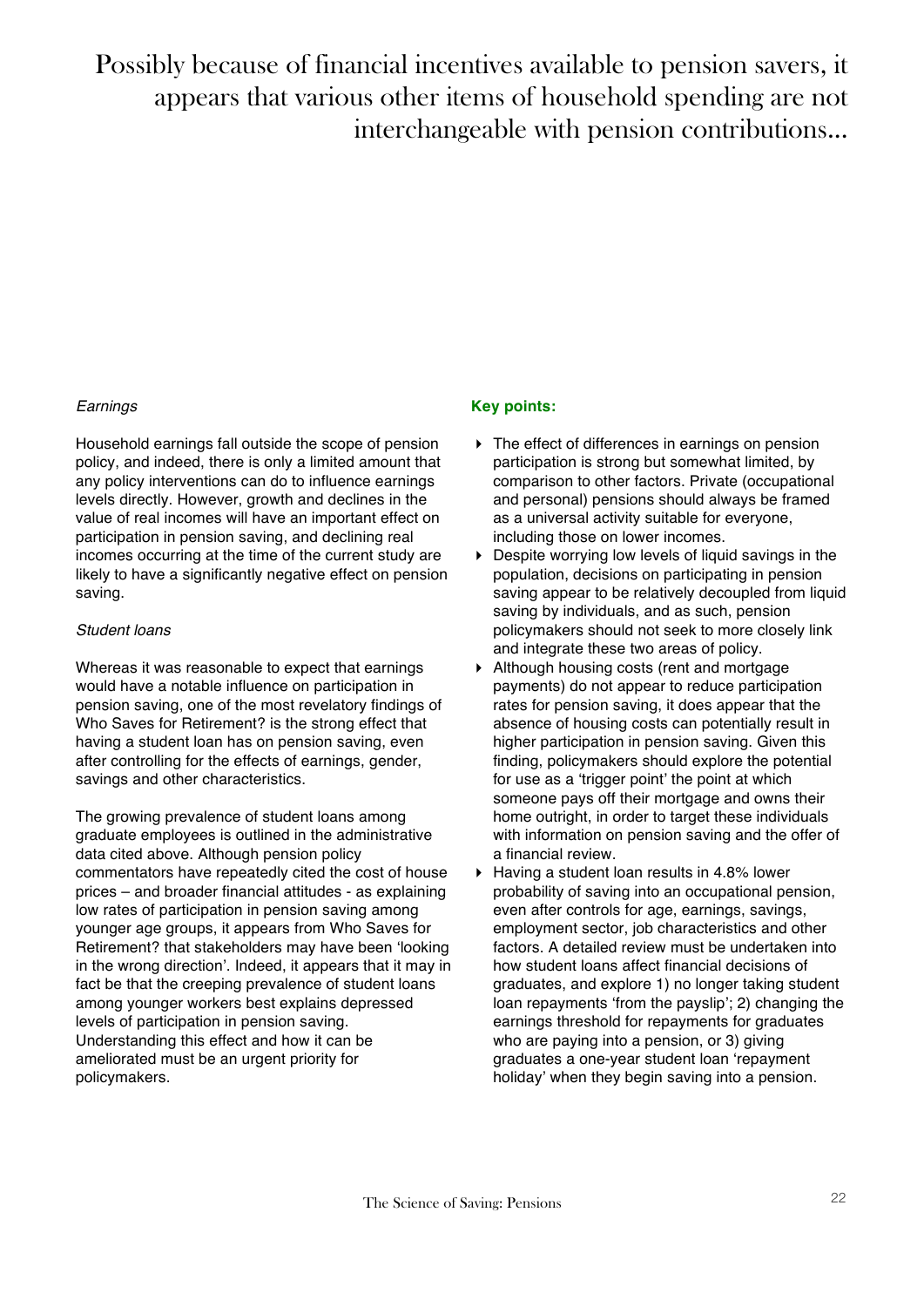## **5. Financial Attitudes and Education: Their role in pension policy**

Given the key strategic decision in pension policy to maintain private pension saving as a voluntary activity, policymakers remain interested in how financial attitudes and behaviour interact with pension saving...

**Even in the context of ʻauto-enrolment' reforms to be phased in from 2012, private pension saving in the UK will remain a voluntary choice, ultimately resting on a decision by individuals to save into a pension or not to save.** 

Given this important strategic decision by policymakers to maintain private pension saving as a voluntary activity, there has been extensive discussion within UK pension policy debate in recent years around the role of attitudes to pensions and retirement, as well as financial education, in encouraging people to save for retirement. Multiple organisations have made recommendations to policymakers for improved education and awareness around pensions. Extensive research has been undertaken into the decisionmaking process around pension saving.<sup>18</sup>

The inclusion in the WAS questionnaire of a range of variables relating to financial behaviour and attitudes enabled Who Saves for Retirement? to explore how these factors interact with decisions to save for a pension.

#### *Education, Intelligence and Pension Saving*

It is first worthwhile highlighting that a notable finding of Who Saves for Retirement? is that participation in pension saving is strongly positively correlated with education. After controlling for age, earnings, sector and job-type, having a degree makes someone 5.6% more likely to participate in occupational pension saving, than someone with no qualifications. Similar findings were identified for personal pension saving.

Clearly, the fact of having a degree does not cause someone to save for a pension, and the above findings control for the effect of higher earnings and eligibility that a having a degree may result in. Rather, level of

education provides an indicator of intelligence and cognitive performance, and it is this that is positively associated with participation in pension saving.

The findings of Who Saves for Retirement? therefore support the contention that pension policy must take account of variations in intelligence and cognitive performance across the population. Put bluntly, differences in intelligence and decision-making processes affect participation in pension saving.

Who Saves for Retirement? includes detailed descriptive and associational analysis, exploring patterns of attitudes and pension knowledge across the population, and the interaction of these patterns with pension saving. With the above comments in mind, it is possible to review how these factors influence pension saving decisions, and therefore explore what these findings mean for how ongoing financial education and engagement policies seek to boost participation in pension saving.

#### **Financial Management: Tending to buy things when you can't afford them**

Who Saves for Retirement? found that 15% of male employees and 19% of female employees report that they tend to buy things when they can't afford them.

However, after controlling for multiple factors, including earnings, age and education, Who Saves for Retirement? found no relationship between being a person who tends to buy things they can't afford, and saving into an occupational or personal pension.

Given this finding, and the relatively low proportion of the population who report this behaviour, it appears that policy measures to improve budget expenditure decisions and financial management by households will have little effect on participation in pension saving.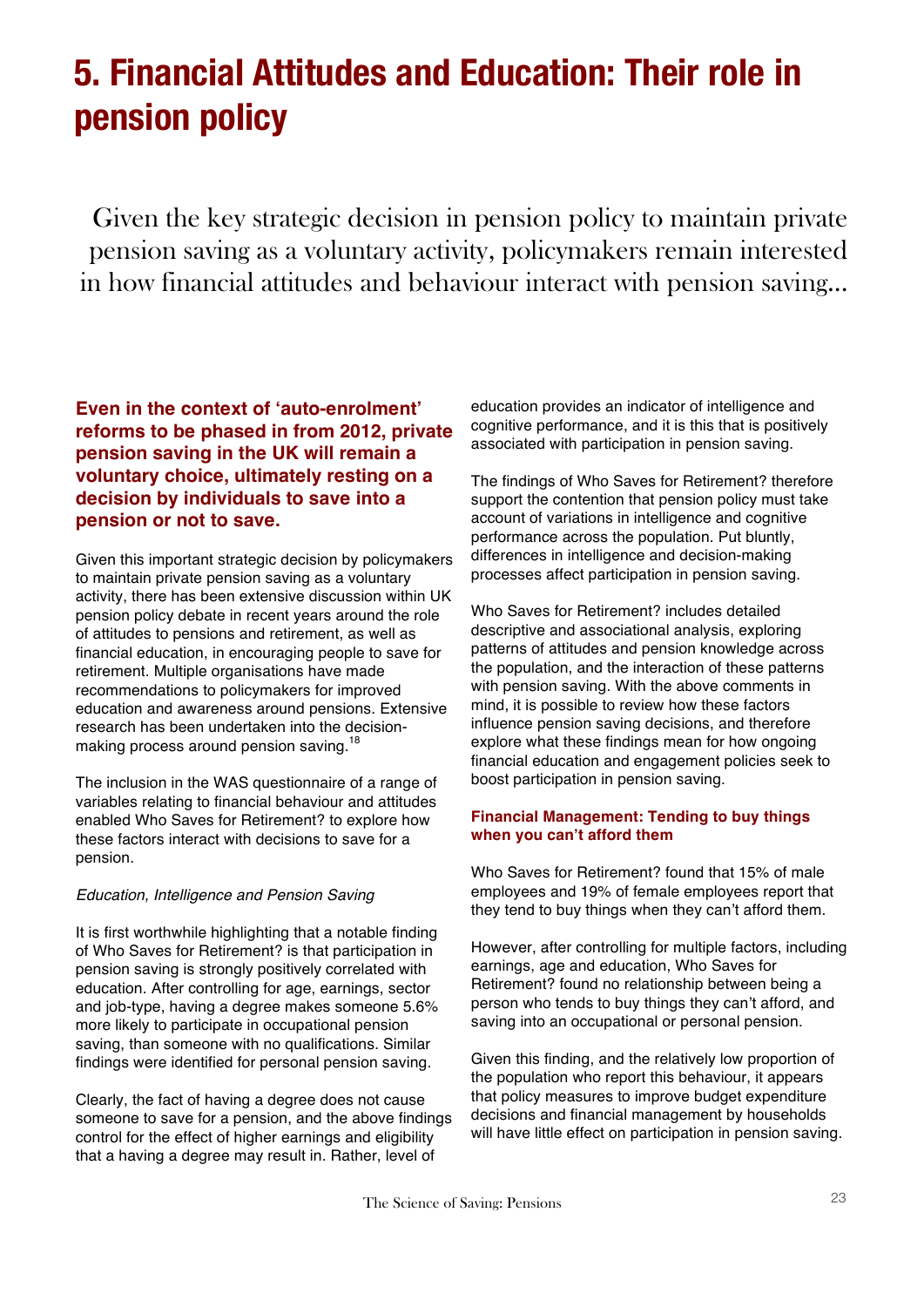A preference for 'living for today' does have a clear, measurable effect on probability of pension saving, so does merit a potential policy response..

#### **Financial Behaviour: Patience and deferred consumption**

Who Saves for Retirement? found that 25% of male employees and 20% of female employees reported patient characteristics in relation to financial rewards. This was measured by someone being willing to wait one year to receive £1100, instead of receiving £1000 in the present.

Clearly, this variable is highly relevant to pension saving in that in relates to ʻdeferred consumption', and a person's willingness to receive income in the future, instead of the present.

Some stakeholders have previously argued that improved financial education would increase the willingness of the population to engage in deferred consumption (indeed, given the 10% reward for patience proposed in the relevant WAS question, the proportion of respondents reporting that they would be willing to delay receipt is arguably surprisingly low).

However, after taking account of the effects of earnings, education, gender and job-type, Who Saves for Retirement? found that self-reported patient individuals were no more likely to engage in pension saving that non-patient individuals.

By comparison with the strong effect of incentives on pension saving, in the form of employer contributions, this finding regarding patience may reveal something about the limits to boosting pension saving by encouraging workers to become more patient.

#### **Financial Behaviour: Preference for living for today rather than saving for retirement**

Who Saves for Retirement? found that 36% of men and 38% of women report that they would prefer a good standard of living today rather than saving for

retirement. Previous analysis of WAS by the ONS, found that this attitude was much more prevalent among younger age-groups than older ones.<sup>19</sup>

Exploring how this attitude interacts with pension saving, Who Saves for Retirement? found that being someone who reported such an attitude was 3.4% less likely to save into an occupational pension, and 1.9% less likely to save into a personal pension.

Given these results control for the effects of age, tenure, gender and earnings, and the target population is the entire employed population, these results can be considered large effects. These findings show that prioritising ʻliving for today' is unsurprisingly associated with a reduced probability of saving for a pension. As such, these results merit:

- $\triangleright$  A review by policymakers should be undertaken regarding what policy measures can be deployed to influence the preference of the population for spending today rather than saving for retirement, and:
- ▶ Conditional on reliable evidence about the effectiveness of related policy interventions, policymakers should seek to influence the preferences of the population relating to spending today rather than saving for retirement.

Further detailed analysis of the WAS could be used by policymakers to target policy interventions to specific groups.

#### **Financial Behaviour: Being a saver not a spender**

Who Saves for Retirement? found that 41% of men and 38% of women report that they are more of a saver than a spender, and found that a self-reported ʻsaver' is 2.3% more likely to save into an occupation pension, after controlling for the effects of earnings, gender, liquid savings and other factors. However, no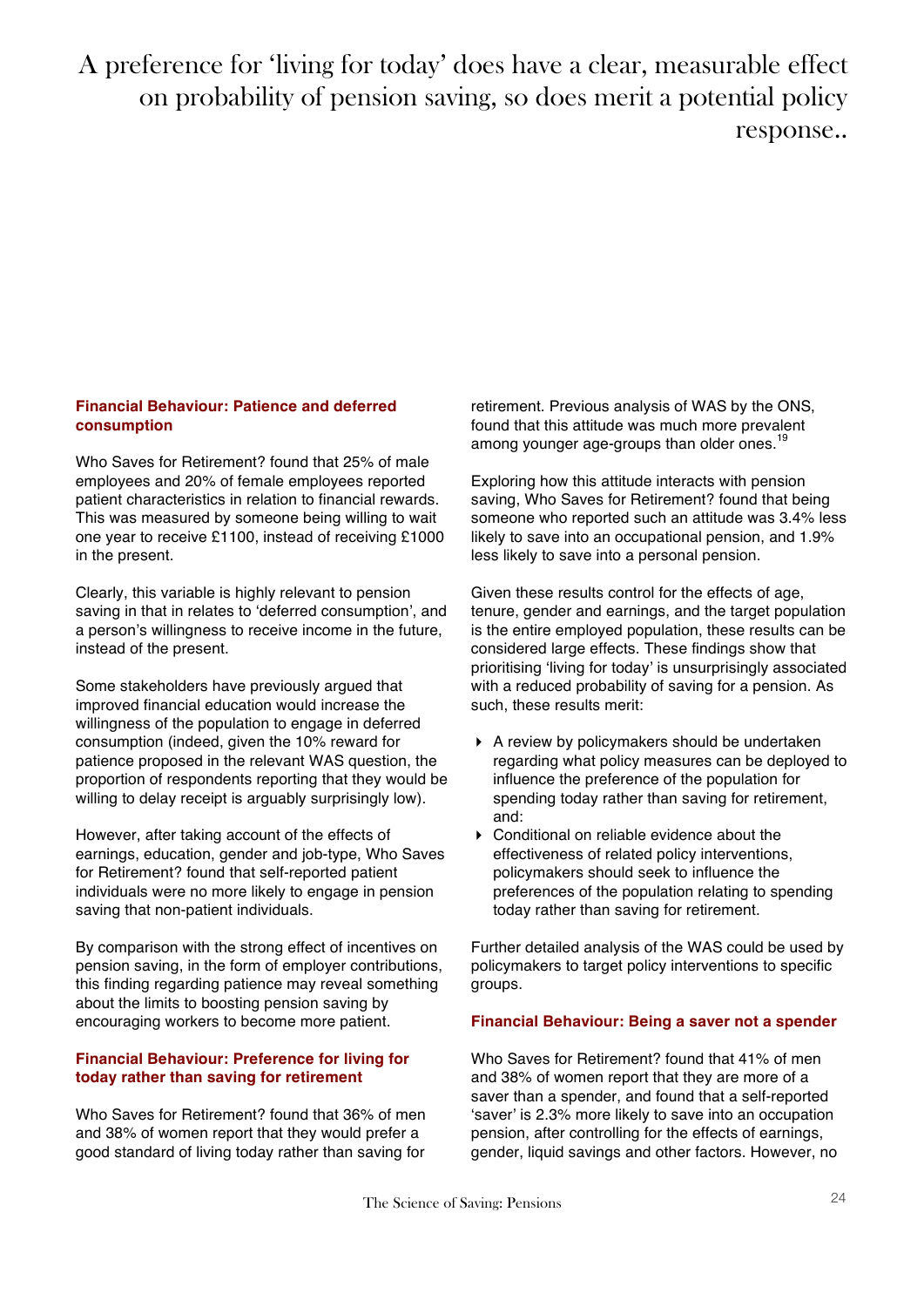A preference for 'living for today' does have a clear, measurable effect on probability of pension saving, so does merit a potential policy response...

relationship was observable for personal pension saving.

Although such an association with pension saving may be ʻbi-directional' (e.g. someone regards themselves as a ʻsaver' because they have already taken the decision to save for a pension), this finding does highlight how self-determined savings attitudes and conceptions of ʻself' do have a measurable influence on pension saving. As such, policymakers should:

**Explore how to encourage positive saving attitudes** among the population, as a means to boost participation in pension saving.

#### **Financial Behaviour: Preferring to take risks**

Who Saves for Retirement? found that being someone who prefers to take risks does influence choices around pension saving, but in different ways for different types of pension saving.

Preferring to take risks was associated with a 2.4% *lower* probability of participating in an available occupational pension scheme, and a 1.5% *higher* probability of participating personal pension saving.

At least in part, this suggests that attitudes to risk may influence choice of pension type, with those who prefer risk opting for personal pensions, presumably because personal pensions are all defined-contribution (DC) in nature, and typically therefore feature higher levels of investment risk – as well as investor control compared to defined-benefit (DB) workplace pensions.

It is not clear that it would be feasible for policymakers to influence attitudes to risk across the population, nor to target individuals who would be expected to opt for personal or occupational pensions.

Instead, this finding may instead reveal something about shortcomings in how pensions are perceived: personal pensions as risky, and occupational pensions as not risky. It may be that policymakers would prefer to target ʻrisk-neutrality' in how different types of pensions are perceived as an outcome for pension policy, in order that attitudes to risk do not negatively influence participation.

#### **Knowing enough about pensions**

Who Saves for Retirement? explored data on whether people felt they knew enough about pensions to be able to make a decision to save into one.

After controlling for education, knowing enough about pensions was associated with a 1.9% higher probability of saving into an occupational pension and a 1.1% increased probability of saving into a personal pension.

These findings are at some risk of ʻbi-directionality': for example, individuals who already save into a pension believing that they know enough about pensions precisely because they save into a pension.

However, it is noticeable that the proportion of employed men (50%) and women (33%) who report knowing enough about pensions is actually lower than average rates of pension saving among men and women - 64% and 62% respectively. As such, it appears that large numbers of employees in the UK save into a pension without feeling they know enough about pension saving.

This outcome could be interpreted as a failing: pension savers do not feel they know enough regarding pensions and their participation in pension saving may therefore be ʻinsecure'. Alternatively, this could be interpreted as a success: pensions is an inherently complex topic and individuals may always struggle to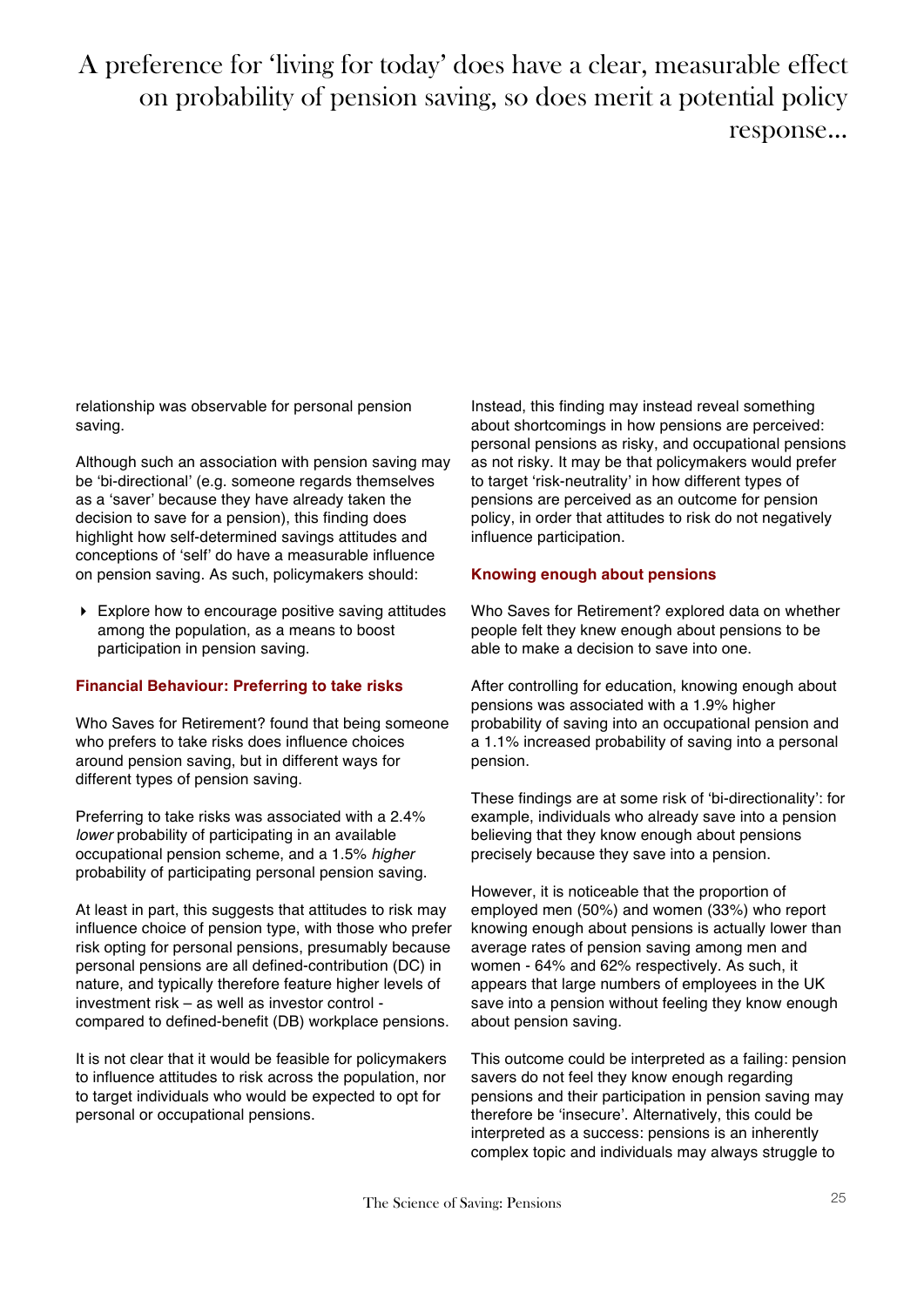Together, attitudinal and knowledge factors can influence participation in pension saving by as much as 7.6%, and so if effective, policy interventions to influence these traits should be considered...

ʻknow enough'; but, if individuals are nevertheless saving into a pension, then policy measures to encourage pension take-up are being effective.

Reviewing this issue, policymakers will wish to consider how effective policy measures are at improving knowledge of pensions; and indeed, whether a person's perception that they ʻknow enough about pensions' is in fact linked to their level of knowledge.

#### **Conclusion: The role of financial education, behaviour and attitudes in pension policy**

As various studies have found, research and recording differences in financial attitudes and behaviour is necessarily an inexact science.

However, using the questions in WAS, Who Saves for Retirement? found that whereas over-spending and being patient were not associated with participating in pension saving, life-cycle consumption preferences, attitudes to saving and knowledge of pensions did influence pension saving. Added together, such attitudinal and knowledge factors can influence participation in pension saving by as much as 7.6%, which is a very large amount in the context of the whole UK workforce. As such, if effective, measurable policy interventions are available to influence these traits among employees, then policymakers should consider their implementation.

However, when policy outcomes rely on voluntary choices and ʻgood decisions', the principal levers deployed by policymakers are typically information and awareness campaigns designed to change attitudes and knowledge on a topic. All such campaigns confront a similar set of advantages and disadvantages. On the one hand, public information and awareness campaigns are relatively straightforward to organise and implement. On the

other, it is very difficult to evaluate the effectiveness of particular information and awareness campaigns, particularly given the presence of multiple other factors that will determine public attitudes, perceptions and knowledge about a topic.

This is one reason why the strategic decision has been taken to bypass efforts to improve purely voluntary good decisions, and apply ʻauto-enrolment' to workplace pension saving in the UK.

As such, policymakers seeking to boost pension saving will have to evaluate carefully policy measures designed to encourage individuals to have a more positive view of saving for retirement, and to know more about pensions. It is very difficult to evaluate the cost-effectiveness of measures such as information campaigns, and policymakers will wish to consider this issue carefully.

Ultimately, poor attitudes to saving and life-cycle consumption, as well as limited knowledge, may act as a deterrent to participation in pension, but while significant, their effect is limited, and auto-enrolment on its own may be sufficient enough to counteract their effects.

#### **Key points:**

! Whereas over-spending and being patient are not associated with pension saving, life-cycle consumption preferences, attitudes to saving and knowledge of pensions are. Added together, such attitudinal and knowledge factors can influence participation in pension saving by as much as 7.6%. As such, if effective, measurable policy interventions are available to influence these traits among employees, then policymakers should consider their implementation.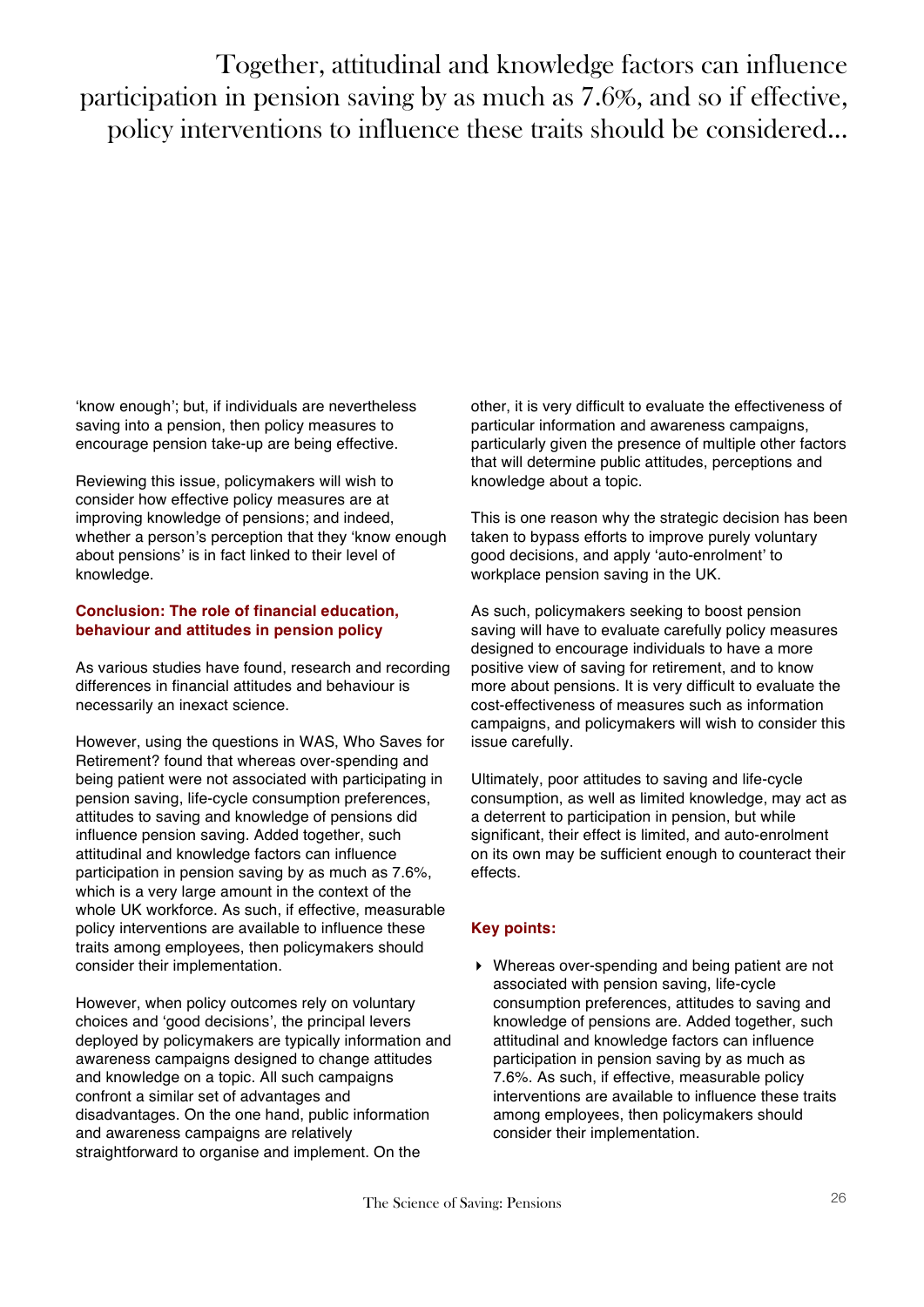## **6. Conclusion: How to boost participation in pension saving and reduce opt-outs?**

On the basis of the findings in Who Saves for Retirement?, it appears that UK pension reforms that begin phased implementation from 2012 will be effective in boosting participation rates...

**Who Saves for Retirement? was made possible by the availability of new data from the first wave of the Wealth and Assets Survey (WAS).** 

As a large sample survey of income and wealth, WAS is the most comprehensive study of its kind anywhere in the world.

Although Who Saves for Retirement? does not look at factors that determine pension contribution levels among workers - which would require a very different type of study to achieve similar levels of reliability – the research provides an opportunity to test the direction of UK pension policy against new insights regarding the prevalence of pension saving across the population, and the factors that drive participation in pension saving.

The overall assessment is positive. On the basis of the findings in Who Saves for Retirement?, it appears that UK pension reforms that begin phased implementation from 2012 will be effective in boosting participation rates.

Although there will always be some factors that inhibit individuals from saving for a pension that policymakers will struggle to address – for example, ʻrandom barriers' such as people losing forms they are required to fill in – auto-enrolment should overcome many of these issues.

In this context, this chapter concludes by taking a look across the full range of findings of Who Saves for Retirement? to explore how policymakers should:

- ! Boost participation in pension saving;
- ! Reduce the prevalence of ʻopt-outs' following the introduction of ʻauto-enrolment'.

**Who Saves for Retirement?: How to boost pension saving?**

On the basis of the findings of Who Saves for Retirement, the key strategic interventions to boost participation in pension saving would be:

1) Define the target group for pensions in universal terms

When pension saving is lower among some groups, there is a tendency among pension commentators to declare pensions as ʻunsuitable' for these groups.

However, Who Saves for Retirement? shows that pension saving can be suitable for everyone. Contrary to perceptions among some stakeholders, women are more likely than men to save into a pension. Ethnicity has no bearing on participation in workplace pensions. Saving into a pension is observable across part and full-time employees, and even among the lowest earnings brackets.

As such, the first direction to policymakers seeking to boost participation in pension saving is to target the whole employed population, i.e. to define the target group for pensions in universal terms.

2) Universal eligibility for occupational pensions

Who Saves for Retirement? supports existing assumptions and research that the workplace is a highly effective location for encouraging individuals into pension saving, and encouraging individuals to keep saving as part of their ʻemployment contract'. Following the phased implementation of reforms in 2012, any limits on duties on employers to offer workplace pensions will also limit participation in pension saving, and it is clear from Who Saves for Retirement that policymakers do not have equivalently effective policy levers available. Notwithstanding barriers and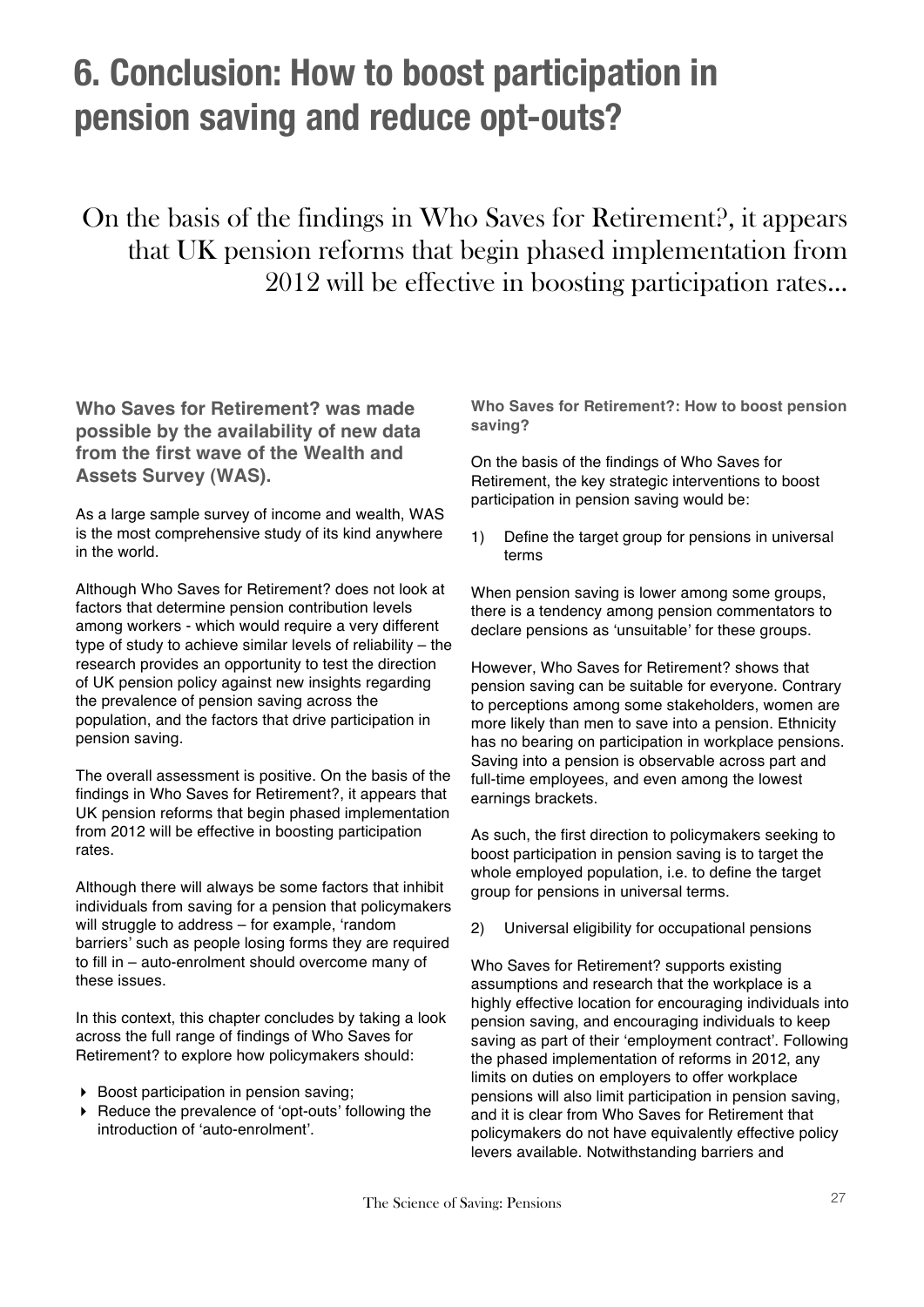As the most likely 'opt-outs' following auto-enrolment, policymakers should target men; low-earners; individuals in mortgage arrears; graduates with student loans; and, individuals with negative attitudes to (retirement) saving...

problems for small employers, policymakers should aim for universal eligibility for an occupational pension.

3) Universal eligibility for employer contributions

Employer contributions are the ʻsilver bullet' of pensions policy. As a ʻpolicy lever', its effect on boosting participation in pension saving is simply far stronger than any other measure available to policymakers.

As such, any limits on duties on employers to offer pension contributions will also limit take-up of pension saving, and there are no similarly effective alternative ʻpolicy levers' available to policymakers. As with eligibility for occupational pension saving, notwithstanding barriers and problems for small employers, policymakers should aim for universal eligibility for employer contributions.

4) Address ʻstudent loan effect'

Having a student loan has a strong, predictable, negative effect on participation in pension saving. Very little research or analysis has been undertaken into this effect and how it can be ameliorated. Addressing the effect of student loans on participation in pension saving would have a clear positive effect on participation rates.

5) Promote financial education and positive attitudes to saving, but recognise their limits

Knowledge of pensions, attitudes to life-cycle saving all influence participation in pension saving. To the extent that effective policy interventions are available in relation to these factors, deploying them will improves rates of participation in pension saving.

6) Make employers aware of their responsibilities

Who Saves for Retirement? identified that the most powerful levers to encourage pension saving available to policymakers are eligibility for occupational pension saving and employer contributions. As such, if the UK is to achieve adequate levels of pension saving as a society, employers have a unique responsibility and must play their role. Policymakers must ensure that employers understand this responsibility.

**Who Saves for Retirement?: How to reduce optouts from auto-enrolment?**

On the basis of Who Saves for Retirement?, which individuals will be most likely to ʻopt-out' of workplace pension saving following 2012 introduction of ʻautoenrolment', and how should the government target them:

! Men

Being male reduces to probability of engaging in occupational pension saving, by as much as 4.6%. So, notwithstanding men having higher incomes, efforts to reduce opt-outs should prioritise men over women.

**Low earners** 

Low-earners are less likely to engage in pension saving, and those not currently eligible for workplace pension should be targeted with information via their employers.

▶ Mortgage arrears

Unsurprisingly, those in two or more months arrears on their mortgage repayments are 15% less likely to save for a pension. Policymakers should use the period before the phased introduction of auto-enrolment in October 2012 to work with mortgage lenders and help those in arrears catch up with their payments, and improve their financial situation.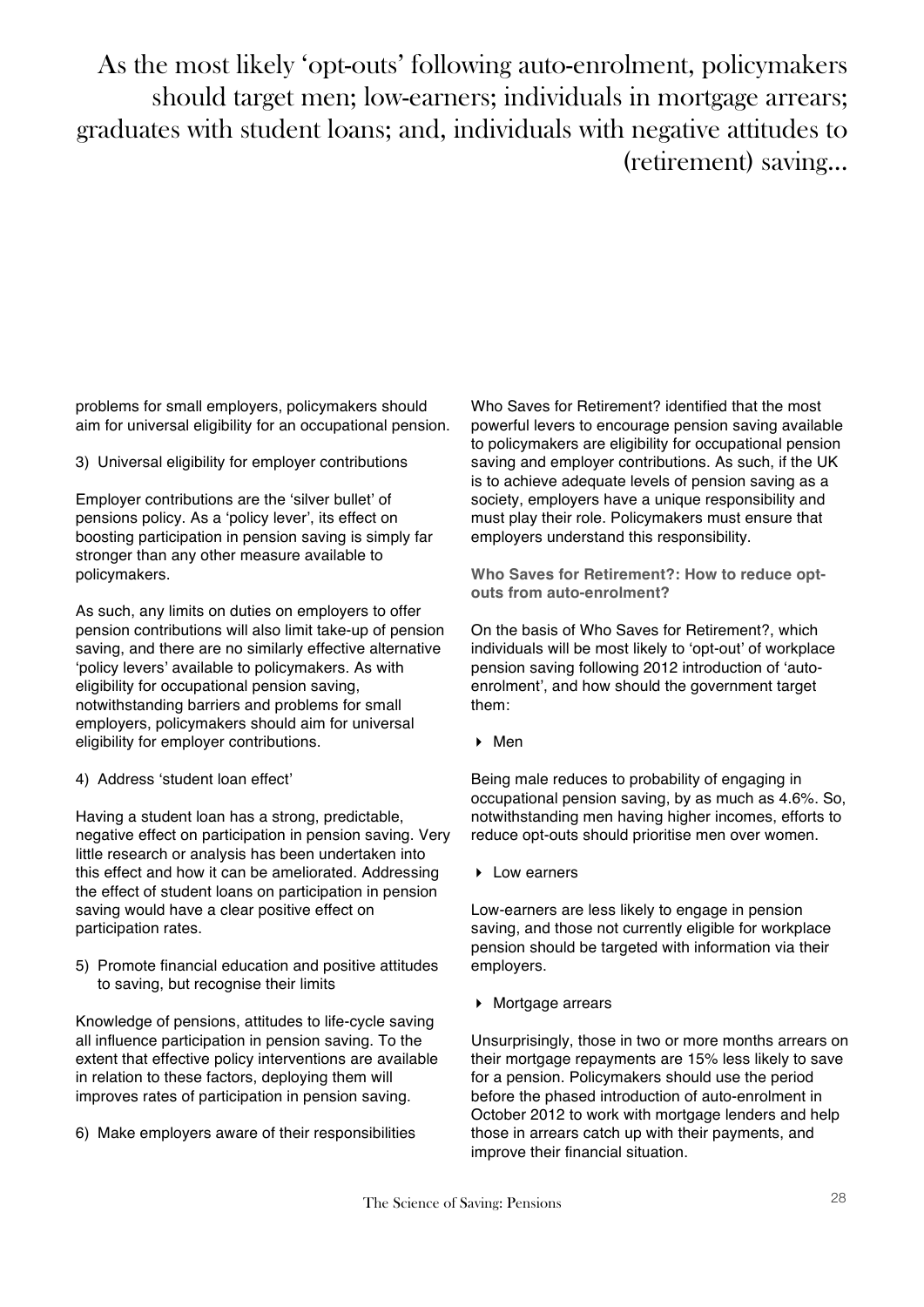! Graduates with student loans

Having a student loan reduces the probability of saving into an occupational pension by 4.8%, even after earnings and job-type are taken account of. Policymakers should seek to use the Student Loan Company itself to promote information to graduates with student loans about the benefits of pension saving.

▶ Attitudes to retirement saving

Those who prioritise ʻliving for today', see themselves as spenders rather than savers, and feel they don't know enough about pensions are significantly more likely to opt-out following the introduction of pension reforms. Information and communications

#### **Key points:**

- ▶ In conclusion, the findings of Who Saves for Retirement? suggest that to boost participation in pension saving, policymakers must: define the target group for pensions in universal terms; implement universal eligibility for occupational pensions; implement universal eligibility for employer contributions; address the ʻstudent loan effect'; promote financial education and positive attitudes to saving, but recognise their limits; and, make employers aware of their responsibilities.
- ! In order to reduce rates of opt-outs following 2012 auto-enrolment reforms, Who Saves for Retirement? suggests policymakers should target: men; low-earners; individuals in mortgage arrears; graduates with student loans; and, individuals with negative attitudes to (retirement) saving.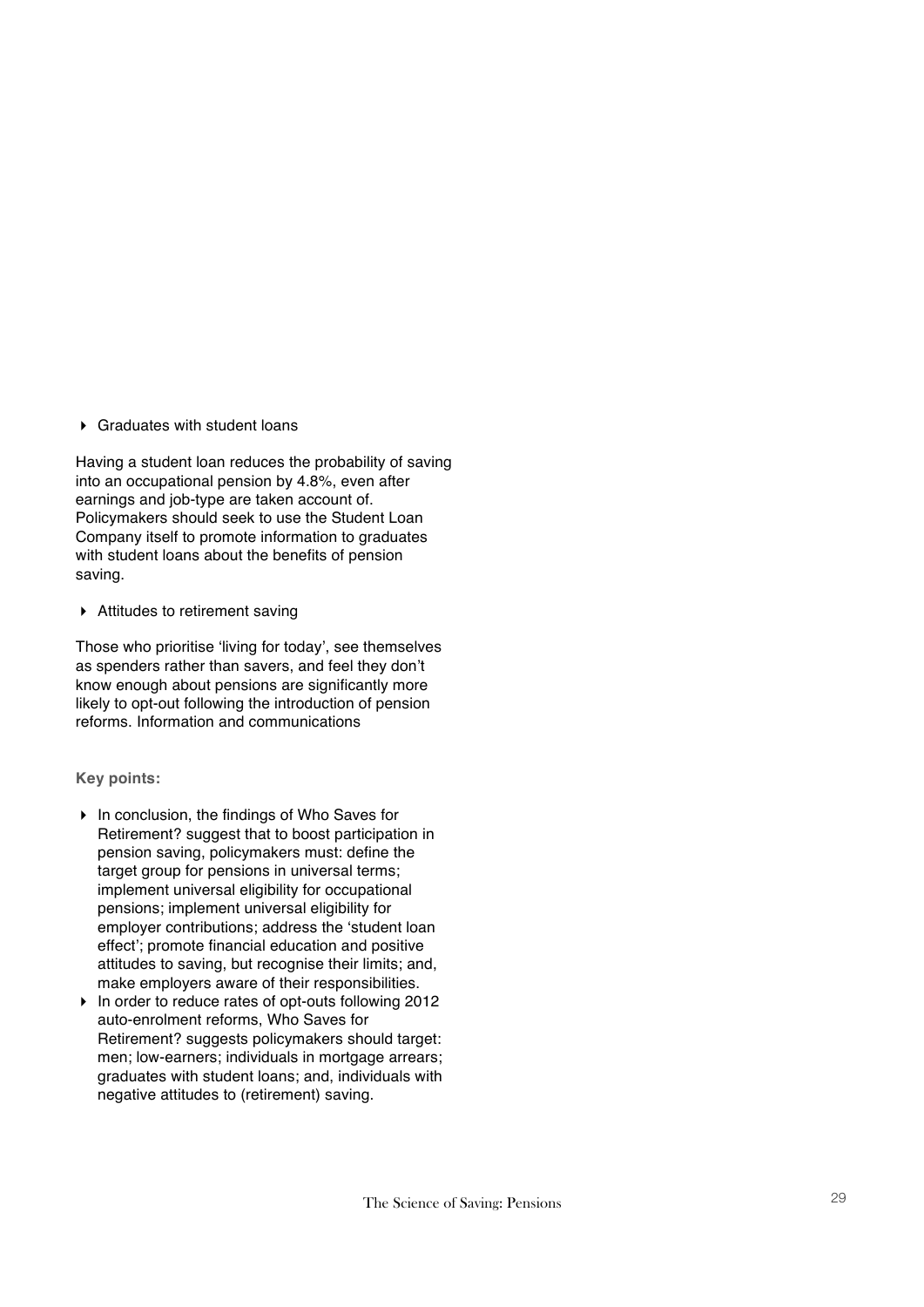- 2 Gough O and Niza C (2011) "Retirement Saving Choices: Review of the Literature and Policy Implications" in Journal of Population Ageing, Vol. 4, Nos. 1-2, p97-117
- 3 ONS (2011) Pension Trends Chapter 8: Pension contributions, ONS, London

4 Occupational Pension Scheme Survey 2008, Table 2.6.

5 HMRC, Personal and Stakeholder Pensions 2008-09, Tables 7.4 and 7.5.

 $6$  Boreham R and Lloyd J (2007) Asset Accumulation across the Life Course, ILC-UK, London

7 HMRC (2011) Personal Pensions statistics, Table 7.10 8 For reviews see Gough O and Niza C (2011) "Retirement Saving Choices: Review of the Literature and Policy Implications" in Journal of Population Ageing, Vol. 4, Nos. 1- 2, p97-117; Wicks R and Horacks S (2009) Incentives to save for retirement: understanding, perceptions and behavior A

literature review, DWP, London 9 <sup>9</sup> Webb C et al. (2008) *Individuals' attitudes and likely* reactions to the workplace pension reforms 2007: Report of a

quantitative survey, DWP, London <sup>10</sup> For a broader discussion of these issues, see Blundell R et al. (2009) The Importance of Incentives in Influencing Private Retirement Saving: Known Knowns and Known

Unknowns, Institute for Fiscal Studies, London

 $\alpha$ <sup>11</sup> Aegon (2011) Towards more effective savings incentives: AEGON's conclusions from independent research

 $12$  HM Treasury (2010) Early Access to Pension Saving, London

 $13$  For example, see Banks J et al. (2005) Prepared for Retirement? The adequacy and distribution of retirement resources in England, Institute for Fiscal Studies, London  $14$  Bank of England (2010) Trends in Lending, London

<sup>15</sup> Bolton P (2011) Student Loan Statistics, House of Commons Library, London

 $16$  Ibid

<u>.</u>

<sup>17</sup> Ibid.

 $18$  For example, see Wicks R and Horack S (2009) Incentives to save for retirement: understanding, perceptions and behavior - A literature review, Department for Work and Pensions, London

<u>.</u> <sup>19</sup> Daffin C (ed.) (2009) Wealth in Great Britain: Main Results from the Wealth and Assets Survey 2006/08, ONS, London

 $^1$  Bryan M et al. (2011) *Who Saves for Retirement?*, Strategic Society Centre, London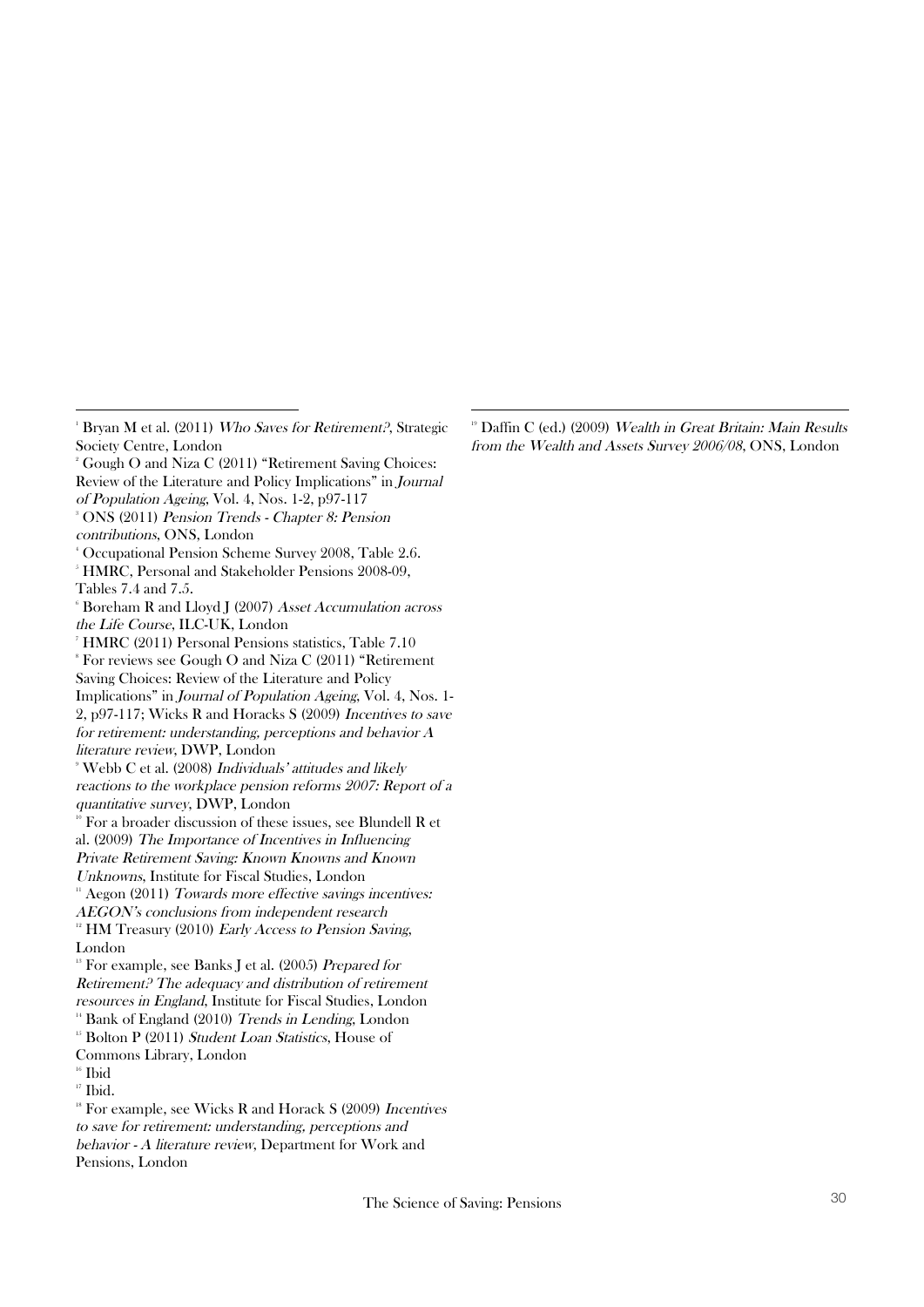The Science of Saving: Pensions 31

<u>.</u>